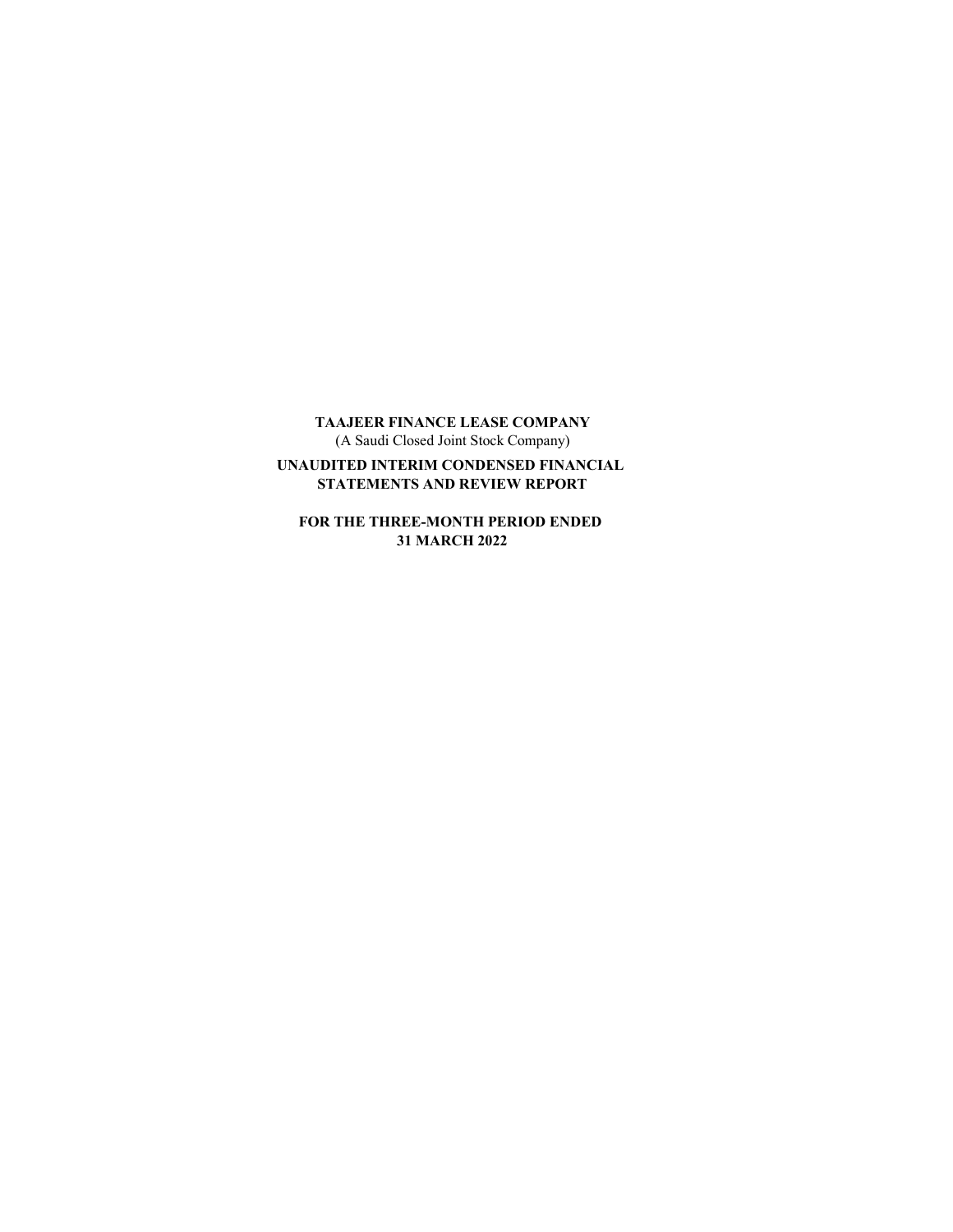### TAAJEER FINANCE LEASE COMPANY (A Saudi Closed Joint Stock Company) INTERIM CONDENSED FINANCIAL STATEMENTS (UNAUDITED) FOR THE THREE-MONTH PERIOD ENDED 31 MARCH 2022

| <b>Contents</b>                                                            | Page     |  |
|----------------------------------------------------------------------------|----------|--|
| Independent auditor's review report                                        |          |  |
| Interim condensed statement of financial position – unaudited              |          |  |
| Interim condensed statement of comprehensive income – unaudited            | 3        |  |
| Interim condensed statement of changes in shareholders' equity – unaudited | 4        |  |
| Interim condensed statement of cash flows – unaudited                      | 5        |  |
| Notes to the interim condensed financial statements – unaudited            | $6 - 14$ |  |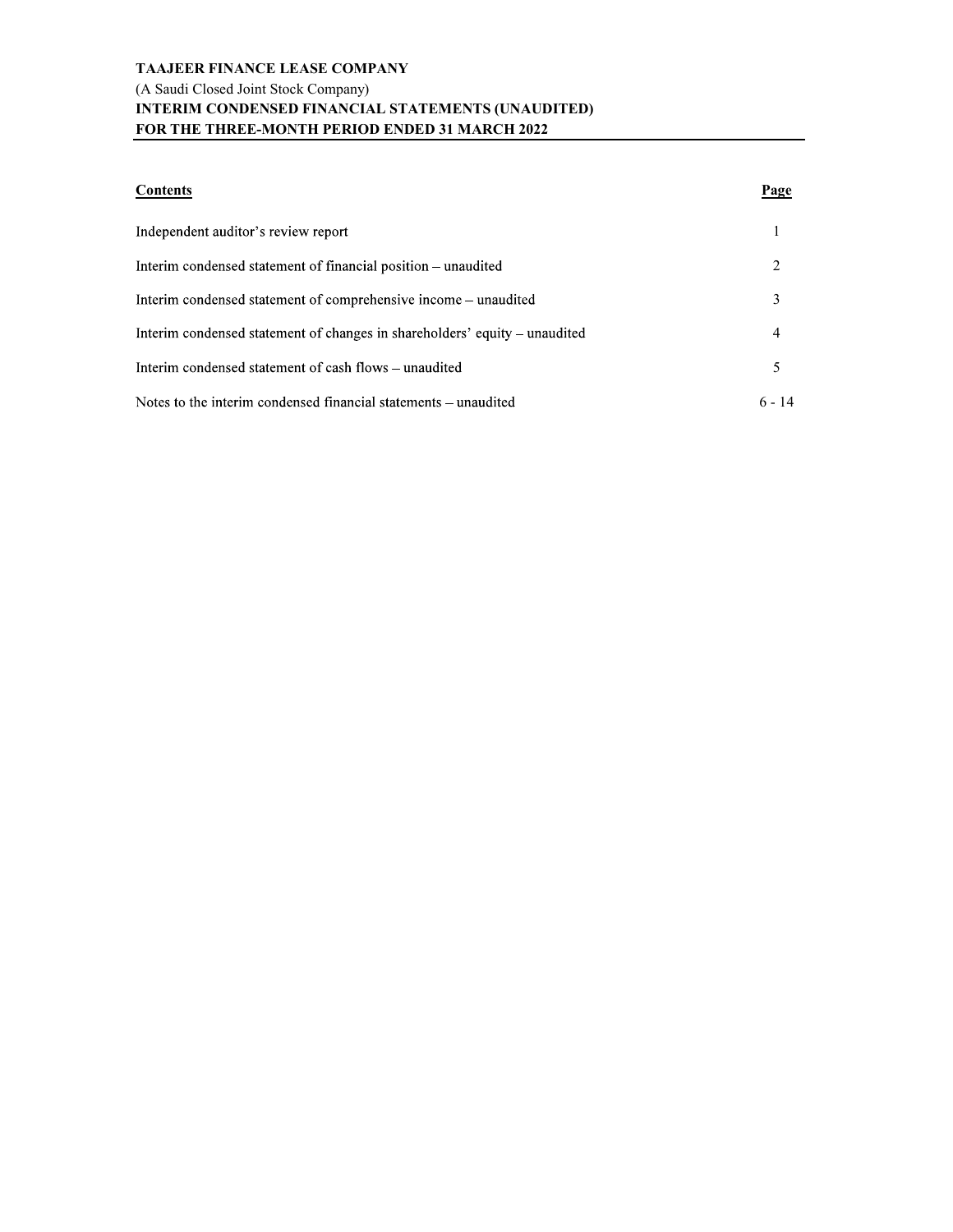

**BAKER TILLY MKM & CO.** CERTIFIED PUBLIC ACCOUNTANTS P.O.Box 300467, Riyadh 11372 Kingdom of Saudi Arabia T: +966 11 835 1600

F: +966 11 835 1601

### **INDEPENDENT AUDITOR'S REVIEW REPORT**

To the shareholders

### **Taajeer Finance Lease Company**

(a Saudi Closed Joint Stock Company)

### Introduction

We have reviewed the accompanying interim condensed statement of financial position of Taajeer Finance Lease Company (a Saudi Closed Joint Stock Company) (the "Company") as at 31 March 2022, and the related interim condensed statements of comprehensive income, changes in shareholders' equity and cash flows for the three-month period then ended and other explanatory notes. Management is responsible for the preparation and fair presentation of these interim condensed financial statements in accordance with IAS 34 "Interim Financial Reporting" as endorsed in the Kingdom of Saudi Arabia. Our responsibility is to express a conclusion on these interim condensed financial statements based on our review.

### **Scope of review**

We conducted our review in accordance with the International Standard on Review Engagements 2410 'Review of Interim Financial Information Performed by the Independent Auditor of the Entity' as endorsed in the Kingdom of Saudi Arabia. A review of interim condensed financial statements consists of making inquiries, primarily of the persons responsible for financial and accounting matters, and applying analytical and other review procedures. A review is substantially less in scope than an audit conducted in accordance with International Standards on Auditing (ISAs) as endorsed in the Kingdom of Saudi Arabia and consequently does not enable us to obtain assurance that we would become aware of all significant matters that might be identified in an audit. Accordingly, we do not express an audit opinion.

### Conclusion

Based on our review, nothing has come to our attention that causes us to believe that the accompanying interim condensed financial statements are not prepared, in all material respects, in accordance with IAS 34 as endorsed in the Kingdom of Saudi Arabia.

Baker Tilly MKM & Co. **Certified Public Accountants** 

Ayyad Obeyan Alseraihi License No. 405 Jeddah on 27 Ramadan 1443H Corresponding to 28 April 2022



Mixed professional partnership | Head Office - Riyadh | Kingdom of Saudi Arabia | License 323/11/479 | 9/9/1433H | CR 1010428101.  $\mathbf{1}$ Email: saudi@bakertillyjfc.com | Website: www.bakertillymkm.com

Baker Tilly MKM & Co. Certified Public Accountants trading as Baker Tilly is an independent member of the global network of Baker Tilly International.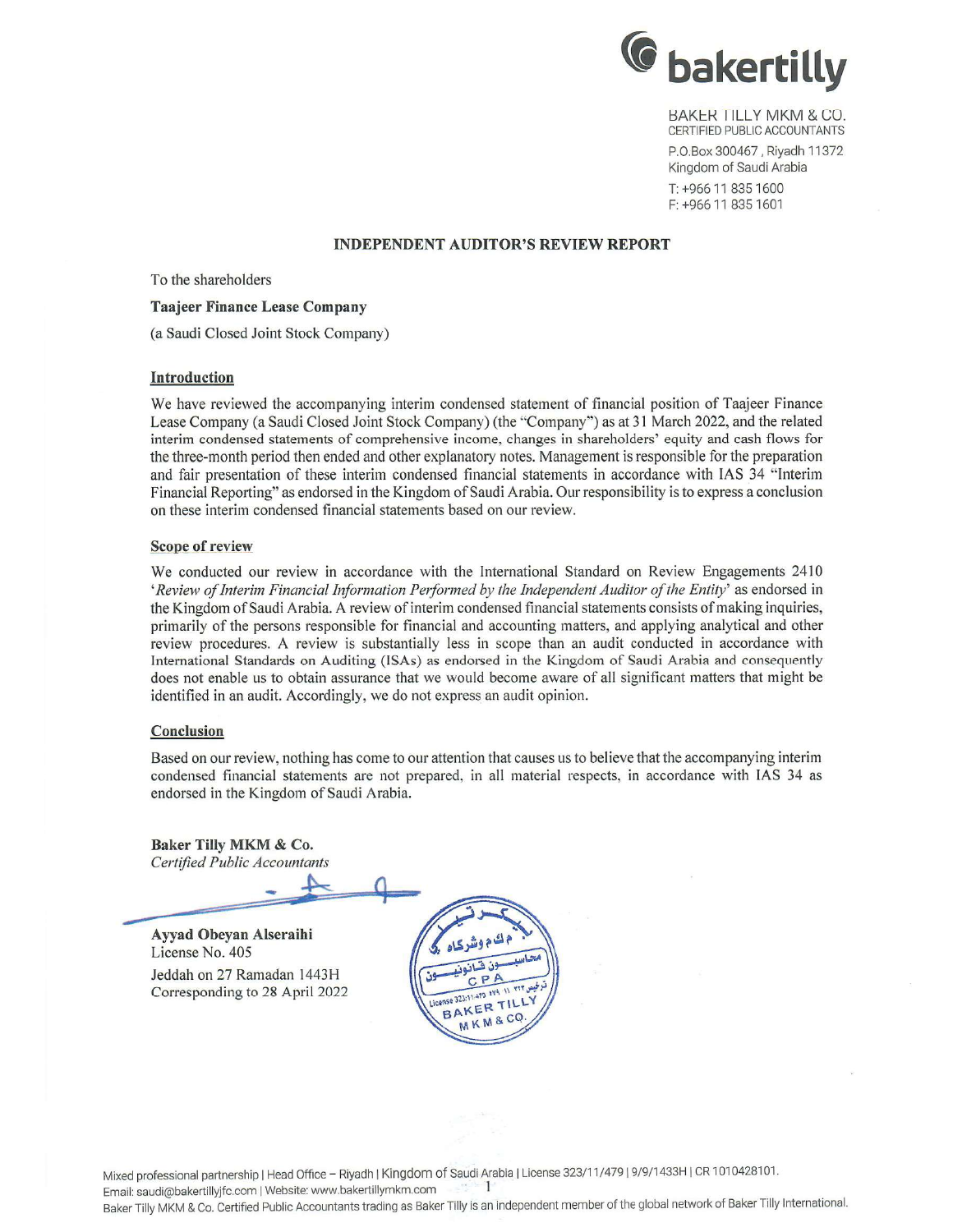### TAAJEER FINANCE LEASE COMPANY (A Saudi Closed Joint Stock Company) INTERIM CONDENSED STATEMENT OF FINANCIAL POSITION (UNAUDITED) AS AT 31 MARCH 2022

| AS AT 31 MARCH 2022                         |             | INTERIM CONDENSED STATEMENT OF FINANCIAL POSITION (UNAUDITED) |                              |
|---------------------------------------------|-------------|---------------------------------------------------------------|------------------------------|
|                                             |             | As At                                                         |                              |
|                                             |             | 31 March                                                      | 31 December                  |
|                                             |             | 2022                                                          | 2021                         |
|                                             | <b>Note</b> | (Unaudited)                                                   | (Audited)<br>$\overline{SR}$ |
| <b>ASSETS</b>                               |             | $S_{R}$                                                       |                              |
| <b>Bank</b> balances                        |             | 93,554,140                                                    | 100,676,369                  |
| Prepayments and other receivables           |             | 14,385,121                                                    | 18,190,823                   |
| Net investment in finance lease             | 5           | 767,385,298                                                   | 800,479,205                  |
| Net deferred consideration receivable       | 5           | 50,587,091                                                    | 46,070,353                   |
| Due from a related party                    | 10          | 254,684                                                       | 144,689                      |
| Vehicles available for lease                |             | 8,839,224                                                     | 8,814,320                    |
| Investment designated at FVTOCI             |             | 892,850                                                       | 892,850                      |
| Profit rate swap contract asset             |             | 2,894,882                                                     |                              |
| Property and equipment                      |             | 4,435,191                                                     | 4,533,597                    |
| Intangibles                                 |             | 2,812,641                                                     | 2,620,157                    |
| <b>TOTAL ASSETS</b>                         |             | 946,041,122                                                   | 982,422,363                  |
| <b>LIABILITIES AND SHAREHOLDERS' EQUITY</b> |             |                                                               |                              |
| <b>LIABILITIES</b>                          |             |                                                               |                              |
| Trade payables                              | 6           | 157,245,895                                                   | 167,685,965                  |
| Due to related parties                      | 10          | 21,942,124                                                    | 14,771,936                   |
| Zakat payable                               | 7           | 4,709,900                                                     | 3,002,968                    |
| Net servicing liability                     | 5           | 11,879,865                                                    | 16,938,781                   |
| Loans                                       | 8           | 462,072,953                                                   | 505,503,171                  |
| Profit rate swap contract obligation        |             |                                                               | 987,777                      |
| Employee termination benefits               |             | 3,300,121                                                     | 2,969,058                    |
| <b>TOTAL LIABILITIES</b>                    |             | 661,150,858                                                   | 711,859,656                  |
| <b>SHAREHOLDERS' EQUITY</b>                 |             |                                                               |                              |
| Share capital                               |             | 200,000,000                                                   | 200,000,000                  |
| Statutory reserve                           |             | 9,588,006                                                     | 9,588,006                    |
| Retained earnings                           |             | 72,407,376                                                    | 61,962,478                   |
| Profit rate swap hedge reserve              |             | 2,894,882                                                     | (987, 777)                   |
| TOTAL SHAREHOLDERS' EQUITY                  |             | 284,890,264                                                   | 270,562,707                  |
| TOTAL SHAREHOLDERS' EQUITY AND LIABILITIES  |             |                                                               | 982,422,363                  |
|                                             |             | 946,041,122                                                   |                              |

The attached notes form an integral part of these unaudited interim condensed financial statements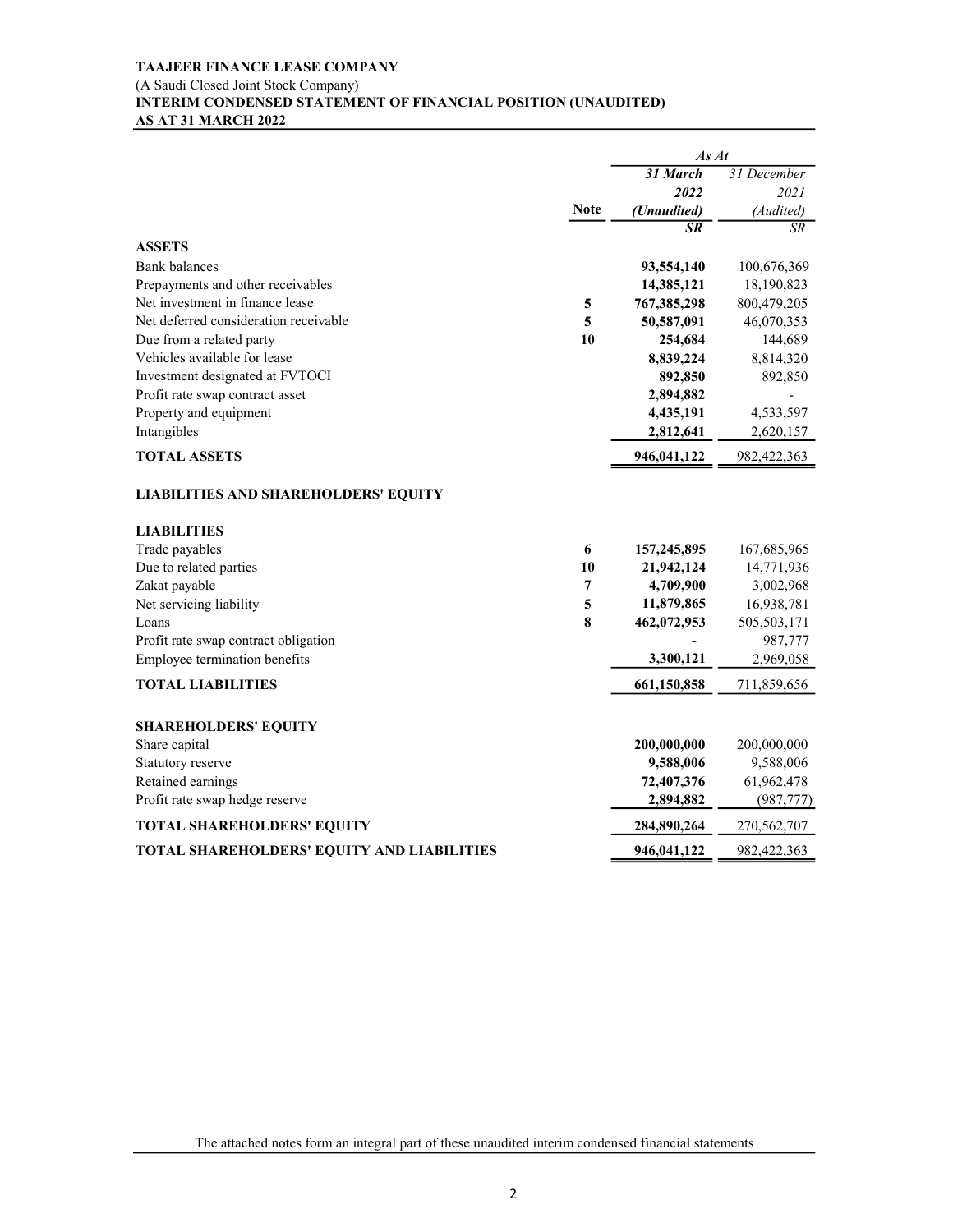### (A Saudi Closed Joint Stock Company)

### INTERIM CONDENSED STATEMENT OF COMPREHENSIVE INCOME (UNAUDITED) FOR THE THREE-MONTH PERIOD ENDED 31 MARCH 2022

| INTERIM CONDENSED STATEMENT OF COMPREHENSIVE INCOME (UNAUDITED)<br>FOR THE THREE-MONTH PERIOD ENDED 31 MARCH 2022 |                |                                  |                           |
|-------------------------------------------------------------------------------------------------------------------|----------------|----------------------------------|---------------------------|
|                                                                                                                   |                | For the three-month period ended |                           |
|                                                                                                                   |                | 31 March                         | 31 March                  |
|                                                                                                                   | <b>Note</b>    | 2022                             | 2021                      |
|                                                                                                                   |                | $S$ $R$                          | SR                        |
| Finance income<br>Finance costs                                                                                   |                | 17,818,172<br>(5,492,213)        | 13,684,142<br>(5,725,140) |
| Net finance income                                                                                                |                | 12,325,959                       | 7,959,002                 |
| Net gain on securitization of receivables                                                                         | 5              | 18,687,620                       | 9,384,788                 |
| Net change in deferred consideration receivables                                                                  | 5              | (2,923,765)                      | 1,101,676                 |
| Net change in net servicing liability                                                                             | 5              | 3,811,755                        | 3,273,134                 |
| Other operating income                                                                                            | 9              | 4,747,309                        | 5,952,501                 |
| Government grant income                                                                                           |                | 1,031,233                        |                           |
| Selling and marketing expenses                                                                                    |                | (1,439,044)                      | (4,023,718)               |
| General and administrative expenses                                                                               |                | (10, 539, 268)                   | (7,666,155)               |
| Impairment of net investment in finance lease                                                                     | 5              | (9,699,884)                      | (7,207,618)               |
| Other operating expenses                                                                                          |                | (3,850,085)                      | (3,019,725)               |
| Net operating profit                                                                                              |                | 12,151,830                       | 5,753,885                 |
| Zakat                                                                                                             | $\overline{7}$ | (1,706,932)                      | (1,041,791)               |
| Profit for the period<br><b>Other Comprehensive Income (OCI)</b>                                                  |                | 10,444,898                       | 4,712,094                 |
| OCI that may be reclassified to profit or loss in subsequent periods:                                             |                |                                  |                           |
| Change in fair value of profit rate swap                                                                          |                | 3,882,659                        |                           |
| Other comprehensive loss for the period                                                                           |                | 3,882,659                        |                           |
| Total comprehensive income for the period                                                                         |                | 14,327,557                       | 4,712,094                 |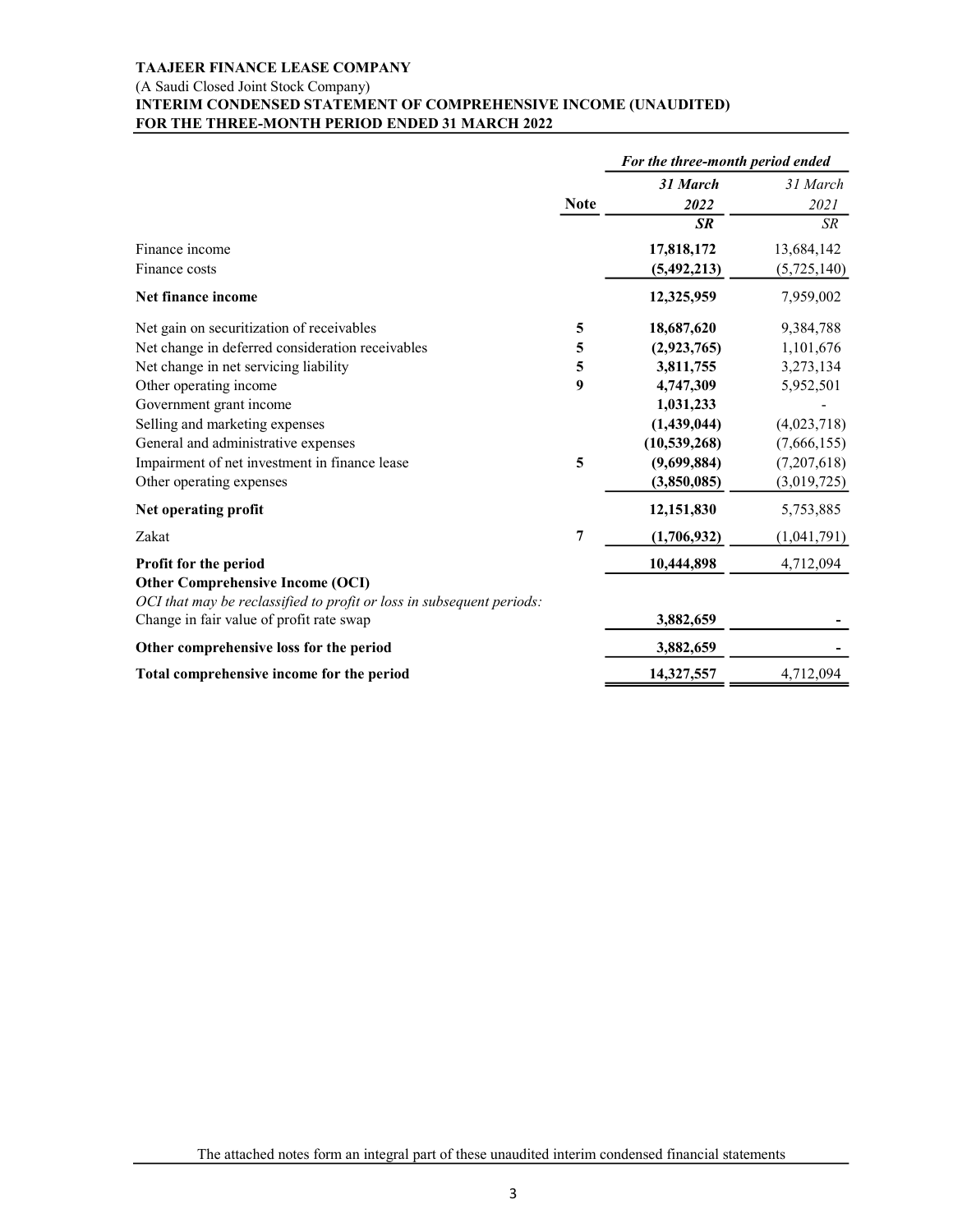### (A Saudi Closed Joint Stock Company)<br>INTERIM CONDENSED STATEMENT OF CHANGES IN SHAREHOLDERS' EQUITY (UNAUDITED) FOR THE THREE-MONTH PERIOD ENDED 31 MARCH 2022

| <b>TAAJEER FINANCE LEASE COMPANY</b>                                       |                                                      |                          |                 |                          |                         |
|----------------------------------------------------------------------------|------------------------------------------------------|--------------------------|-----------------|--------------------------|-------------------------|
| (A Saudi Closed Joint Stock Company)                                       |                                                      |                          |                 |                          |                         |
| INTERIM CONDENSED STATEMENT OF CHANGES IN SHAREHOLDERS' EQUITY (UNAUDITED) |                                                      |                          |                 |                          |                         |
| FOR THE THREE-MONTH PERIOD ENDED 31 MARCH 2022                             |                                                      |                          |                 |                          |                         |
|                                                                            |                                                      |                          |                 |                          |                         |
|                                                                            |                                                      | <b>Statutory</b>         | <b>Retained</b> | Cash flow                |                         |
|                                                                            | Share capital                                        | reserve                  | earnings        | hedge reserve            | <b>Total equity</b>     |
|                                                                            | $\overline{SR}$                                      | SR                       | $S$ $R$         |                          | SR                      |
| For the three-month period                                                 |                                                      |                          |                 |                          |                         |
| ended 31 March 2022:                                                       |                                                      |                          |                 |                          |                         |
| Balance as at 31 December 2021                                             | 200,000,000                                          | 9,588,006                | 61,962,478      | (987, 777)               | 270,562,707             |
| Profit for the period                                                      |                                                      | $\blacksquare$           | 10,444,898      | $\overline{\phantom{a}}$ | 10,444,898              |
| Other comprehensive loss<br>Total comprehensive income                     | $\overline{\phantom{a}}$<br>$\overline{\phantom{a}}$ | $\overline{\phantom{a}}$ | 10,444,898      | 3,882,659<br>3,882,659   | 3,882,659<br>14,327,557 |
| As at 31 March 2022                                                        | 200,000,000                                          | 9,588,006                | 72,407,376      | 2,894,882                | 284,890,264             |
|                                                                            |                                                      |                          |                 |                          |                         |
|                                                                            |                                                      |                          |                 |                          |                         |
| For the three-month period<br>ended 31 March 2021:                         |                                                      |                          |                 |                          |                         |
| Balance as at 31 December 2020                                             | 200,000,000                                          | 6,248,729                | 31,965,354      |                          | 238,214,083             |
| Profit for the period                                                      |                                                      |                          | 4,712,094       |                          | 4,712,094               |
| Other comprehensive income                                                 | $\overline{\phantom{a}}$                             | $\overline{\phantom{0}}$ |                 |                          |                         |
| Total comprehensive income                                                 | $\sim$                                               | $\overline{\phantom{a}}$ | 4,712,094       | $\sim$                   | 4,712,094               |
|                                                                            | 200,000,000                                          | 6,248,729                | 36,677,448      |                          | 242,926,177             |
| As at 31 March 2021                                                        |                                                      |                          |                 |                          |                         |

The attached notes form an integral part of these unaudited interim condensed financial statements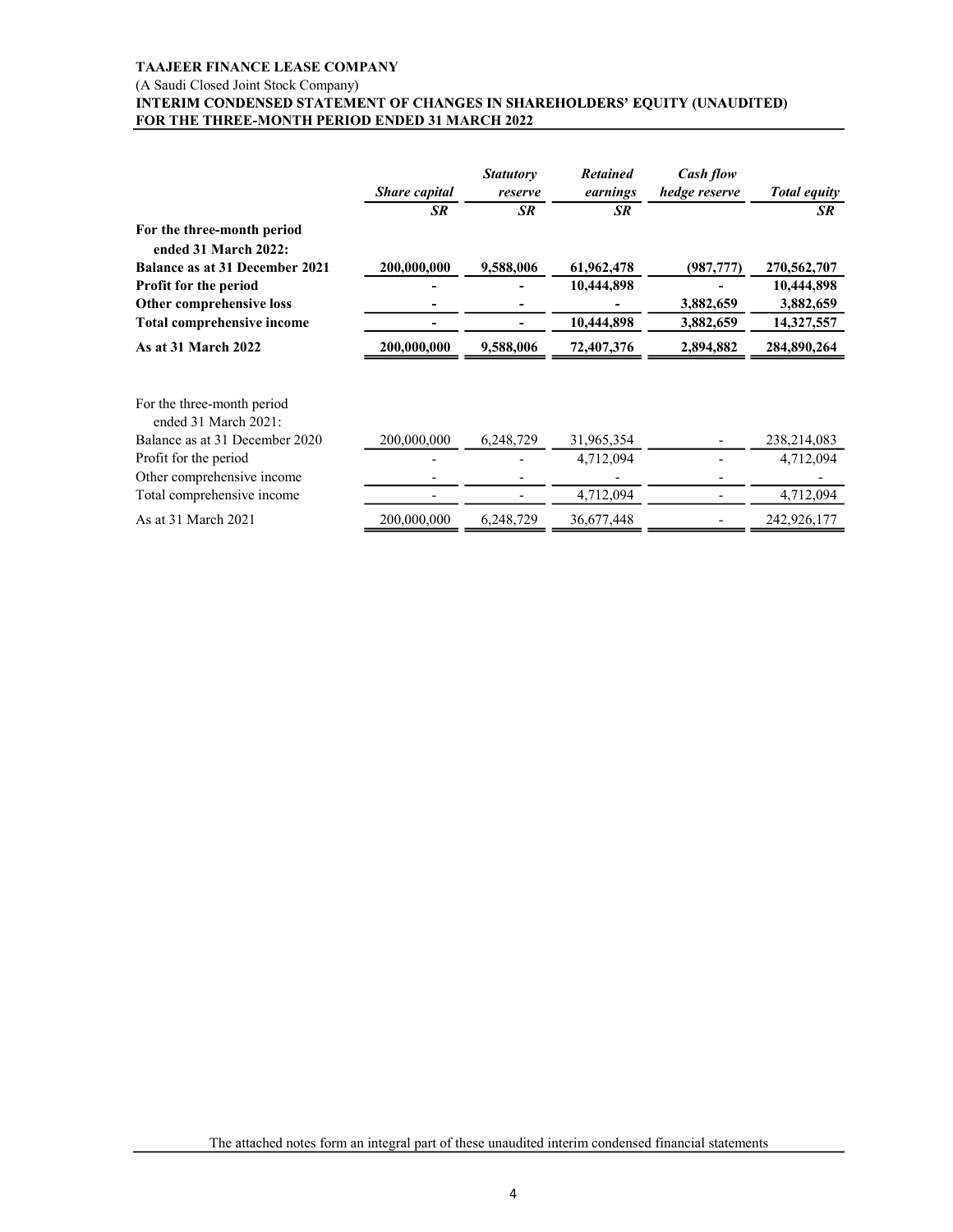### TAAJEER FINANCE LEASE COMPANY (A Saudi Closed Joint Stock Company) INTERIM CONDENSED STATEMENT OF CASH FLOWS (UNAUDITED) FOR THE THREE-MONTH PERIOD ENDED 31 MARCH 2022

| FOR THE THREE-MONTH PERIOD ENDED 31 MARCH 2022                       | INTERIM CONDENSED STATEMENT OF CASH FLOWS (UNAUDITED) |                                  |                         |
|----------------------------------------------------------------------|-------------------------------------------------------|----------------------------------|-------------------------|
|                                                                      |                                                       | For the three-month period ended |                         |
|                                                                      |                                                       | 31 March                         | 31 March                |
|                                                                      | <b>Note</b>                                           | 2022<br><b>SR</b>                | 2021<br>$\overline{SR}$ |
|                                                                      |                                                       |                                  |                         |
| <b>OPERATING ACTIVITIES</b><br>Profit for the period                 |                                                       | 10,444,898                       | 4,712,094               |
| Adjustments for non-cash items:                                      |                                                       |                                  |                         |
| Zakat expense                                                        | 7                                                     | 1,706,932                        | 1,041,791               |
| Impairment of net investment in finance lease                        | 5                                                     | (9,699,884)                      | 7,207,618               |
| Finance costs                                                        |                                                       | 5,492,213                        | 5,725,140               |
| Depreciation and amortization                                        |                                                       | 708,345                          | 588,473                 |
| Employee termination benefits incurred                               |                                                       | 356,772                          | 149,448                 |
| Government grant income<br>Net gain on securitization of receivables |                                                       | (1,031,233)<br>(18,687,620)      | (9, 384, 788)           |
| Net change in deferred consideration receivables                     | 5<br>5                                                | 2,923,765                        | (1,101,676)             |
| Net change in net servicing liability                                | 5                                                     | (3,811,755)                      | (3,273,134)             |
|                                                                      |                                                       | (11, 597, 567)                   | 5,664,966               |
| Changes in working capital:                                          |                                                       |                                  |                         |
| Prepayments and other receivables                                    |                                                       | 3,805,702                        | 3,158,773               |
| Net investment in finance lease                                      |                                                       | 52,793,747                       | (75, 933, 561)          |
| Due from a related party                                             |                                                       | (109, 995)                       |                         |
| Vehicles available for lease                                         |                                                       | (24,904)                         | 707,867                 |
| Trade payables                                                       |                                                       | (9,828,525)<br>7,170,188         | 4,204,800<br>11,882,494 |
| Due to related parties<br>Cash generated from/ (used in) operations  |                                                       | 42,208,646                       | (50,314,661)            |
|                                                                      |                                                       |                                  |                         |
| Finance cost paid<br>Employee termination benefits paid              |                                                       | (6,103,758)                      | (4,985,929)             |
|                                                                      |                                                       | (25,709)                         | (84,999)                |
| Net cash flows generated from/ (used in) operating activities        |                                                       | 36,079,179                       | (55,385,589)            |
| <b>INVESTING ACTIVITIES</b>                                          |                                                       |                                  |                         |
| Purchase of property and equipment                                   |                                                       | (359, 634)                       | (351, 615)              |
| Purchase of intangibles                                              |                                                       | (442,789)                        | (102, 180)              |
| Net cash flows used in investing activities                          |                                                       | (802, 423)                       | (453,795)               |
| <b>FINANCING ACTIVITIES</b>                                          |                                                       |                                  |                         |
| Proceeds from loans                                                  |                                                       | 25,724,832                       | 50,000,000              |
| Repayments of loans                                                  |                                                       | (68, 123, 817)                   | (83,667,588)            |
|                                                                      |                                                       |                                  |                         |
| Net cash flows used in financing activities                          |                                                       | (42, 398, 985)                   | (33,667,588)            |
| Net change in cash and cash equivalents                              |                                                       | (7, 122, 229)                    | (89, 506, 972)          |
| Cash and cash equivalents at the beginning of the perid              |                                                       | 100,676,369                      | 124,411,290             |
| CASH AND CASH EQUIVALENTS AT THE END OF THE PERIOD                   |                                                       | 93,554,140                       | 34,904,318              |
|                                                                      |                                                       |                                  |                         |
| <b>NON-CASH TRANSACTIONS</b>                                         |                                                       |                                  |                         |
| Change in fair value of profit rate swap                             |                                                       | (3,882,659)                      |                         |

The attached notes form an integral part of these unaudited interim condensed financial statements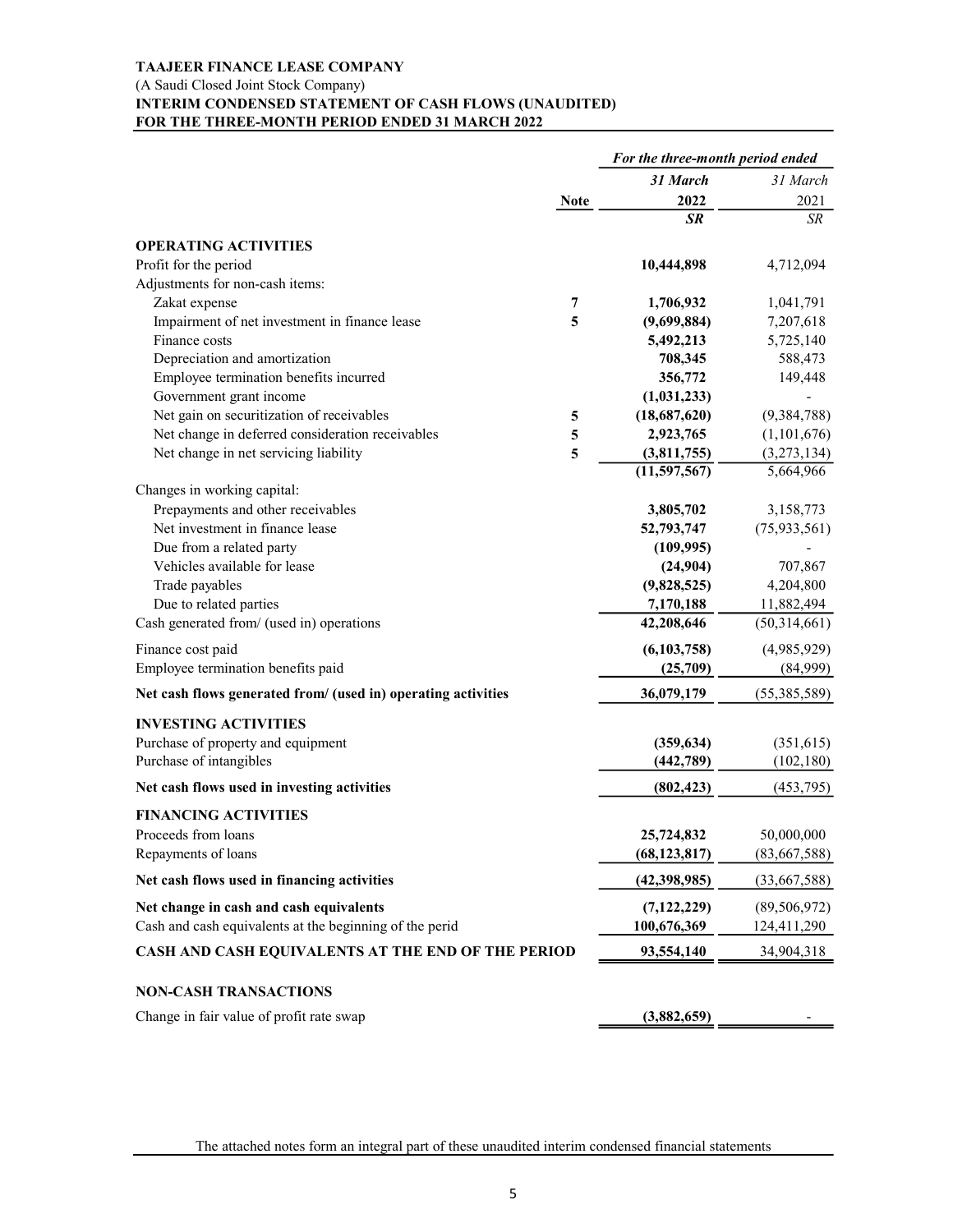# TAAJEER FINANCE LEASE COMPANY (A Saudi Closed Joint Stock Company) NOTES TO THE INTERIM CONDENSED FINANCIAL STATEMENTS (UNAUDITED) FOR THE THREE-MONTH PERIOD ENDED 31 MARCH 2022 TAAJEER FINANCE LEASE COMPANY<br>
(A Saudi Closed Joint Stock Company)<br>
NOTES TO THE INTERIM CONDENSED FINANCIAL STATEMENTS (UNAUDITE<br>
FOR THE THREE-MONTH PERIOD ENDED 31 MARCH 2022<br>
1 ORGANISATION AND ACTIVITIES<br>
Tagier Fina EER FINANCE LEASE COMPANY<br>adi Closed Joint Stock Company)<br>SIS TO THE INTERINI CONDENSED FINANCIAL STATEMENTS (UNAUDITED)<br>THE THREE-MONTH PERIOD ENDED 31 MARCH 2022<br>ORGANISATION AND ACTIVITIES<br>Taigetor Finance Lease Company EER FINANCE LEASE COMPANY<br>
SIS TO THE INTERIM CONDENSED FINANCIAL STATEMENTS (UNAUDITED)<br>
THE THREE-MONTH PERIOD ENDED 31 MARCH 2022<br>
ORGANISATION AND ACTIVITIES<br>
Taajeer Finance Lease Company (the "Company") is a Saudi Cl EER FINANCE LEASE COMPANY<br>
SI TO THE INTERIM CONDENSED FINANCIAL STATEMENTS (UNAUDITED)<br>
THE THREE-MONTH PERIOD ENDED 31 MARCH 2022<br>
ORGANISATION AND ACTIVITIES<br>
Tagier Finance Lease Commercial Registration number 40302895 EER FINANCE LEASE COMPANY<br>ddi Closed Joint Stock Company)<br>THE THREE-MONTH PERIOD ENDED 31 MARCH 2022<br>THE THREE-MONTH PERIOD ENDED 31 MARCH 2022<br>ORGANISATION AND ACTIVITIES<br>Tagier Finance Lease Company (the "Company") is a EER FINANCE LEASE COMPANY<br>
adi Closed Joint Stock Company)<br>
THE THREE-MONTH PERIOD ENDED 31 MARCHI 2022<br>
ORCANISATION AND ACTIVITIES<br>
OF THE THREE-MONTH PERIOD ENDED 31 MARCHI 2022<br>
Taijeer Finance Lease Company (the "Comp EER FINANCE LEASE COMPANY<br>
aid Closed Joint Stock Company)<br>
SIS TO THE INTERIM CONDENSED FINANCIAL STATEMENTS (UNAUDITED)<br>
THE THREF-MONTH PERIOD ENDED 31 MARCH 2022<br>
ORGANISATION AND ACTIVITIES<br>
Taigelor Finance Lease Com

(corresponding to 24 May 2016).

following business activities in the Kingdom of Saudi Arabia:

a) Small and Medium Enterprises (SME) Financing

b) Finance leasing

c) Consumer Finance Murabaha

the Kingdom of Saudi Arabia under license number 46/AU/201611. dicTosed Doint Stock Company)<br>
STO THE INTERIM CONDENSED FINANCIAL STATEMENTS (UNAUDITED)<br>
THE THREE-MONTH PERIOD ENDED 31 MARCH 2022<br>
ORGANISATION AND ACTIVITIES<br>
ORGANISATION AND ACTIVITIES<br>
Company (the "Company") is a IS TO THE INTERING CONDENSED FINANCIAL STATEMENTS (UNAUDITED)<br>
THE THREE-MONTH PERIOD ENDED B MARCH 2022<br>
Taigret Finance Lease Company (the "Company") is a Saudi Closed Joint Stock Company, registered in the Kingdom of Sa **ORGANISATION AND ACTIVITIES**<br>Tasject Finance Lease Company' (he "Company") is a Saudi Closed Joint Stock Company, registered in the Kingdom of Saudi Ardhia under Commercial Registration number 4030289565 issued on 17 Shab own on Santa (Sale) The Company (the Company) is a Saudi Closed Joint Stock Company, registered in the Kingdom of Saudi Arabia:<br>Taigler Finance Lease Company (the Company') is a Saudi Closed Joint Stock Company, registered

add consumer financing murabaha as a new product for individuals.

Central Bank (SAMA) to undertate both finance leasing and small and medium enterprises (SME) financing in<br>
the Eviagoro of Swoid Arabia under license number 46/AU/201611.<br>
On 13 Jumada 11441H (corresponding to 8 January 2 the Parent and the Ultimate Parent of the Company.

and these branches as listed below:

|   |                                     | On 29 Safar 1438H (corresponding to 29 November 2016), the Company received a license from<br>Central Bank (SAMA) to undertake both finance leasing and small and medium enterprises (SME)<br>the Kingdom of Saudi Arabia under license number 46/AU/201611. |
|---|-------------------------------------|--------------------------------------------------------------------------------------------------------------------------------------------------------------------------------------------------------------------------------------------------------------|
|   |                                     | On 13 Jumada I 1441H (corresponding to 8 January 2020), the Company obtained the approval from<br>add consumer financing murabaha as a new product for individuals.                                                                                          |
|   |                                     | The Company is a subsidiary of Al Ahdaf Al Mumaizah Company Limited (the "Parent Com<br>ultimate parent of the Company is Taajeer Group ("Ultimate Parent"). Saudi shareholders own th<br>the Parent and the Ultimate Parent of the Company.                 |
|   | and these branches as listed below: | As at 31 March 2022, the Company operates through 6 branches (31 December 2021: 6 bra<br>accompanying Interim condensed financial statements include the assets, liabilities and results of t                                                                |
|   | <b>CR</b> number                    | Location                                                                                                                                                                                                                                                     |
|   | 1010468134                          | Riyadh                                                                                                                                                                                                                                                       |
|   | 4030293321                          | Jeddah                                                                                                                                                                                                                                                       |
|   | 2252067592                          | Al Mubarraz                                                                                                                                                                                                                                                  |
|   | 2050111740                          | Dammam                                                                                                                                                                                                                                                       |
|   | 4031098948                          | Mecca                                                                                                                                                                                                                                                        |
|   | 5850070587                          | Abha                                                                                                                                                                                                                                                         |
| 2 | <b>BASIS OF PREPARATION</b>         | The interim condensed financial statements of the Company for the three-month period ended 31<br>have been prepared in accordance with International Accounting Standard 34 "Interim Financia<br>(IAS 34) as endorsed in the Kingdom of Saudi Arabia.        |
|   |                                     | The interim condensed financial statements have been prepared on a historical cost convention<br>accrual basis of accounting, except for financial instruments measured at fair value and as indicate                                                        |

(IAS 34) as endorsed in the Kingdom of Saudi Arabia.

As 31 March 2022, the Company operates through 6 branches (31 December 2021: 6 branches). The<br>accompanying Interim condensed financial statements include the assets, liabilities and reaults of the Company<br>and these branch and these branches as listed below:<br>
The undentantial condensed financial<br>
10104681334 <br>
1020593321<br>
2050111740 Dammam<br>
2050111740 Dammam<br>
20501070587 Metca<br>
Abbaraz<br>
The interim condensed financial statements of the Compa the Kingdom of Saudi Arabia under license number 46/AU/201611.<br>
On 13 Jumada 11441H (corresponding to 8 January 2020), the Company obtained the approval from SAMA to<br>
and consumer frameing murahaha as a new product for ind and consumer financing murahaha as a new product for individuals.<br>The Compary is a subsidiary of Al Andra Al Muniazial Company Limited (the "Parent Company,<br>Unlimate parent of the Company is Taajcer Group ("Ultimate Parent The Company is a subsidiary of Al Ahdaf Al Mumaizah Company Limited (the "Parent Company"). The ultimate parent of the Company is Tagieer Group ("Ultimate Parent"). Saudi shareholders own the Company, As at 31 March 2022, The Company is a subsestive of Al Andra Al Numarzan Company Limited (tae "Parent Company).<br>
The Company is Taiglers (Toup ("Ultimate Parent"). Statis shareholders own the Company,<br>
the Parent and the Ultimate Parent of the of the Company and all values are rounded to the nearest Riyal (SR), except when otherwise indicated.

financial statements.

full year.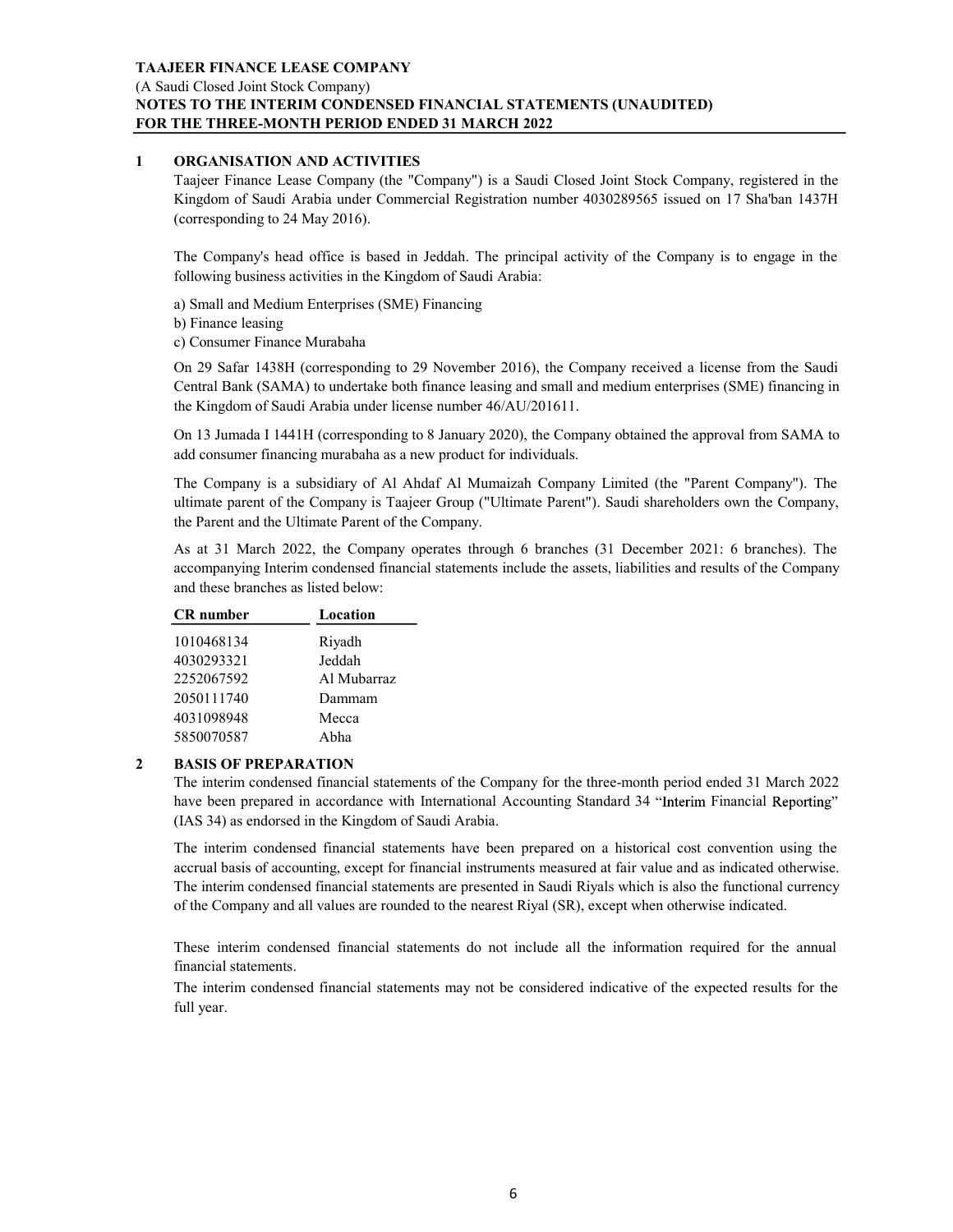(A Saudi Closed Joint Stock Company)

### NOTES TO THE INTERIM CONDENSED FINANCIAL STATEMENTS (UNAUDITED) (continued) FOR THE THREE-MONTH PERIOD ENDED 31 MARCH 2022

TAAJEER FINANCE LEASE COMPANY<br>
(A Saudi Closed Joint Stock Company)<br>
NOTES TO THE INTERIM CONDENSED FINANCIAL STATEMENTS (UNAUDITED) (continued)<br>
FOR THE THREE-MONTH PERIOD ENDED 31 MARCH 2022<br>
SIGNIFICANT ACCOUNTING JUDGE TAAJEER FINANCE LEASE COMPANY<br>
(A Saudi Closed Joint Stock Company)<br>
NOTES TO THE INTERIM CONDENSED FINANCIAL STATEMENTS (UNAUDITED) (or<br>
FOR THE THREE-MONTH PERIOD ENDED 31 MARCH 2022<br>
3<br>
SIGNIFICANT ACCOUNTING JUDGEMENTS EER FINANCE LEASE COMPANY<br>
SIS TO THE INTERIM CONDENSED FINANCIAL STATEMENTS (UNAUDITED) (continued)<br>
THE THREE-MONTH PERIOD ENDED 31 MARCH 2022<br>
SIGNIFICANT ACCOUNTING JUDGEMENTS, ESTIMATES AND ASSUMPTIONS<br>
The preparatio **EER FINANCE LEASE COMPANY**<br>
SITO THE INTERIM CONDENSED FINANCIAL STATEMENTS (UNAUDITED) (continued)<br>
THE THREE-MONTH PERIOD ENDED 31 MARCH 2022<br>
SIGNIFICANT ACCOUNTING JUDGEMENTS, ESTIMATES AND ASSUMPTIONS<br>
The preparatio EER FINANCE LEASE COMPANY<br>
dd Closed Joint Stock Company)<br>
CS TO THE INTERIM CONDENSED FINANCIAL STATEMENTS (UNAUDITED) (continued)<br>
THE THREE-MONTH PERIOD ENDED 31 MARCH 2022<br>
SIGNIFICANT ACCOUNTING JUDGEMENTS, ESTIMATES THE THY ANCE LEASE COMPANY<br>
THE Closed Joint Stock Company)<br>
SS TO THE INTERIM CONDENSED FINANCIAL STATEMENTS (UNAUDITED) (continued)<br>
THE THREE-MONTH PERIOD ENDED 31 MARCH 2022<br>
SIGNIFICANT ACCOUNTING JUDGEMENTS, ESTIMATE amount of assets or liabilities affected in future periods. EER FINANCE LEASE COMPANY<br>
Idi Closed Joint Stock Company)<br>
IS TO THE INTERIM CONDENSED FINANCIAL STATEMENTS (UNAUDITED) (continued)<br>
IHE THREE-MONTH PERIOD ENDED 31 MARCH 2022<br>
SIGNIFICANT ACCOUNTING JUDGEMENTS, ESTIMATES EER FINANCE LEASE COMPANY<br>
adi Closed Joint Stock Company)<br>
SE TO THE INTERIM CONDENSED FINANCIAL STATEMENTS (UNAUDITED) (continued)<br>
THE THREE-MONTH PERIOD ENDED 31 MARCH 2022<br>
SIGNIFICANT ACCOUNTING JUDGEMENTS, ESTIMATES EER FINANCE LEASE COMPANY<br>idi Closed Joint Stock Company)<br>STO THE INTERIM CONDENSED FINANCIAL STATEMENTS (UNAUDITED) (continued)<br>THE TIRREE-MONTH PERIOD ENDED 31 MARCH 2022<br>CSNIFICANT ACCOUNTING JUDGEMENTS, ESTIMATICS AND EER FINANCE LEASE COMPANY<br>
adi Closed Joint Slock Company)<br>
SIS TO THE INTERIM CONDENSED FINANCIAL STATEMENTS (UNAUDITED) (continued)<br>
THE THREE-MONTH PERIOD ENDED SI MARCH 2022<br>
SIGNIFICATY ACCOUNTING JUDGEMENTS, ESTIMATE **EER FINANCE LEASE COMPANY**<br>
SIGNOIGO IO IS STOC COMPARY) CONDENSED FINANCIAL STATEMENTS (UNAUDITED) (continued)<br>
THE THREE-MONTH CENOD ENDED 31 MARCH 2022<br>
SIGNIFICANT ACCOUNTING JUDGEMENTS, ESTIMATES AND ASSUMPTIONS<br>
The **SIGNIFICANT ACCOUNTING JUDGEMENTS, ESTIMATES AND ASSUMPTIONS**<br>The preparation of the Company's interim condensed financial statements requires mangement to make<br>judgements, estimates and assumptions that affect the repor

### Adoption of new standards, interpretations, amendments and revisions to existing standards

- Reference to Conceptual Framework (Amendments to IFRS 3).
- Property, Plant and Equipment: Proceeds before Intended Use (Amendments to IAS 16).
- 

|   | liabilities, and the accompanying disclosures, and the disclosure of contingent liabilities. Uncertainty about<br>these assumptions and estimates could result in outcomes that require a material adjustment to the carrying<br>amount of assets or liabilities affected in future periods.                                                                                                                                                      |                   |                   |
|---|---------------------------------------------------------------------------------------------------------------------------------------------------------------------------------------------------------------------------------------------------------------------------------------------------------------------------------------------------------------------------------------------------------------------------------------------------|-------------------|-------------------|
|   | In preparing these interim condensed financial statements, the significant judgments made by management in<br>applying the Company's accounting policies and the key sources of estimation uncertainty including the risk<br>management policies were the same as those that were applied to the annual financial statements as of and for<br>the year ended 31 December 2021.                                                                    |                   |                   |
|   | <b>SIGNIFICANT ACCOUNTING POLICIES</b><br>The accounting policies and methods of computation adopted in the preparation of the interim condensed<br>financial statements for the period ended 31 March 2022 are consistent with those followed in the preparation<br>of the Company's financial statements for the year ended 31 December 2021, except for the following changes.                                                                 |                   |                   |
|   | Adoption of new standards, interpretations, amendments and revisions to existing standards<br>Reference to Conceptual Framework (Amendments to IFRS 3).<br>Property, Plant and Equipment: Proceeds before Intended Use (Amendments to IAS 16).<br>Onerous contracts – Cost of Fulfilling a Contract (Amendments to IAS 37)<br>The adoption of these amendments did not have an impact on the Company's interim condensed financial<br>statements. |                   |                   |
| 5 | <b>NET INVESTMENT IN FINANCE LEASE</b>                                                                                                                                                                                                                                                                                                                                                                                                            |                   |                   |
|   |                                                                                                                                                                                                                                                                                                                                                                                                                                                   | 31 March          | 31 December       |
|   |                                                                                                                                                                                                                                                                                                                                                                                                                                                   | 2022<br><b>SR</b> | 2021<br><b>SR</b> |
|   |                                                                                                                                                                                                                                                                                                                                                                                                                                                   |                   |                   |
|   | Gross investment in finance lease                                                                                                                                                                                                                                                                                                                                                                                                                 | 1,100,655,602     | 1,136,903,260     |
|   | Less: unearned finance income                                                                                                                                                                                                                                                                                                                                                                                                                     | (279, 938, 102)   | (287, 463, 510)   |
|   |                                                                                                                                                                                                                                                                                                                                                                                                                                                   | 820,717,500       | 849,439,750       |
|   | Less: allowance for expected credit losses                                                                                                                                                                                                                                                                                                                                                                                                        | (53,332,202)      | (48,960,545)      |
|   | Net investment in finance lease                                                                                                                                                                                                                                                                                                                                                                                                                   | 767,385,298       | 800,479,205       |

### 5.1 Movement in allowance for expected credit losses

|                                               | For the three- |               |
|-----------------------------------------------|----------------|---------------|
|                                               | month period   | For the year  |
|                                               | ended 31 March | ended 31      |
|                                               | 2022           | December 2021 |
|                                               | <b>SR</b>      | <b>SR</b>     |
| At the beginning of the period / year         | 48,960,545     | 36,851,929    |
| Write offs                                    | (4,867,031)    | (5,952,566)   |
| Allowance related to derecognized receivables | (461, 196)     | (858, 752)    |
| Provided during the period / year             | 9,699,884      | 18,919,934    |
|                                               | 53, 332, 202   | 48,960,545    |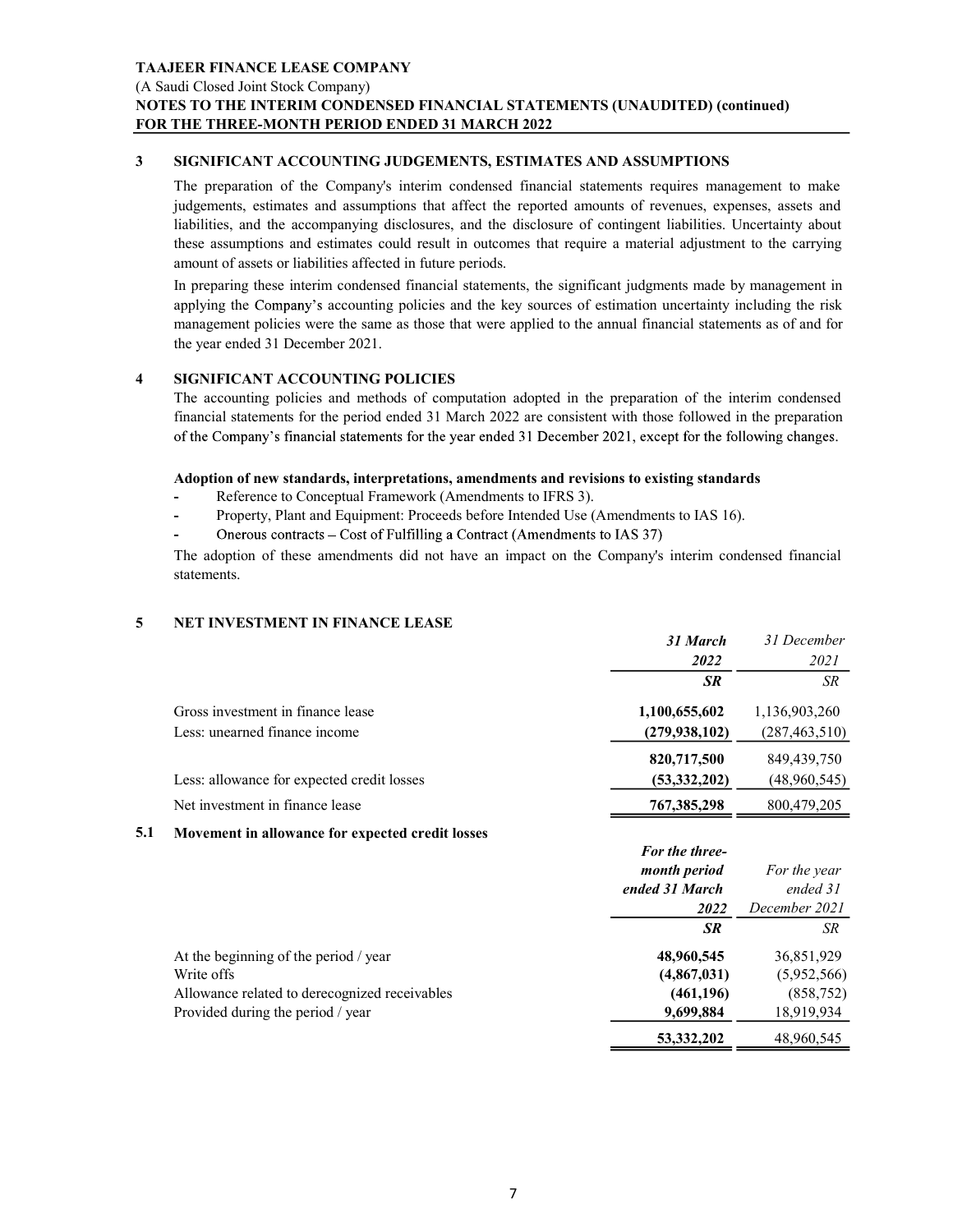### (A Saudi Closed Joint Stock Company)

### NOTES TO THE INTERIM CONDENSED FINANCIAL STATEMENTS (UNAUDITED) (continued) FOR THE THREE-MONTH PERIOD ENDED 31 MARCH 2022

### 5.2 Ageing of gross finance lease receivables

|     | <b>TAAJEER FINANCE LEASE COMPANY</b>                                                                                                                                                                                                                                                                                                                       |                        |                         |
|-----|------------------------------------------------------------------------------------------------------------------------------------------------------------------------------------------------------------------------------------------------------------------------------------------------------------------------------------------------------------|------------------------|-------------------------|
|     |                                                                                                                                                                                                                                                                                                                                                            |                        |                         |
|     |                                                                                                                                                                                                                                                                                                                                                            |                        |                         |
|     |                                                                                                                                                                                                                                                                                                                                                            |                        |                         |
|     |                                                                                                                                                                                                                                                                                                                                                            |                        |                         |
|     |                                                                                                                                                                                                                                                                                                                                                            |                        |                         |
|     |                                                                                                                                                                                                                                                                                                                                                            |                        |                         |
|     |                                                                                                                                                                                                                                                                                                                                                            |                        |                         |
|     | (A Saudi Closed Joint Stock Company)                                                                                                                                                                                                                                                                                                                       |                        |                         |
|     | NOTES TO THE INTERIM CONDENSED FINANCIAL STATEMENTS (UNAUDITED) (continued)<br>FOR THE THREE-MONTH PERIOD ENDED 31 MARCH 2022                                                                                                                                                                                                                              |                        |                         |
| 5   | NET INVESTMENT IN FINANCE LEASE (continued)                                                                                                                                                                                                                                                                                                                |                        |                         |
| 5.2 | Ageing of gross finance lease receivables                                                                                                                                                                                                                                                                                                                  |                        |                         |
|     |                                                                                                                                                                                                                                                                                                                                                            | 31 March<br>2022       | 31 December<br>2021     |
|     |                                                                                                                                                                                                                                                                                                                                                            | SR                     | SR                      |
|     | Not due                                                                                                                                                                                                                                                                                                                                                    | 1,065,082,763          | 1,093,031,470           |
|     | 1 - 3 months over due                                                                                                                                                                                                                                                                                                                                      | 7,998,054<br>8,788,373 | 14,693,701<br>9,928,296 |
|     |                                                                                                                                                                                                                                                                                                                                                            |                        |                         |
|     | 4 - 6 months over due<br>7 - 12 months over due                                                                                                                                                                                                                                                                                                            | 10,708,687             | 12,491,636              |
|     | Over 12 months over due                                                                                                                                                                                                                                                                                                                                    | 8,077,725              | 6,758,157               |
|     |                                                                                                                                                                                                                                                                                                                                                            | 1,100,655,602          | 1,136,903,260           |
| 5.3 | Portfolio analysis                                                                                                                                                                                                                                                                                                                                         |                        |                         |
|     | The Company finances the sale of assets to its customers through Ijarah and Murabaha. Under Ijarah, the legal<br>ownership of the financed asset is retained by the Company while under Murabaha legal ownership is<br>transferred to the customer. The net investment portfolio of the Company as of 31 March 2022 and 31<br>December 2021 is as follows: |                        |                         |

|     |                                                                                                               |                 |                 | 31 March             | 31 December     |
|-----|---------------------------------------------------------------------------------------------------------------|-----------------|-----------------|----------------------|-----------------|
|     |                                                                                                               |                 |                 | 2022                 | 2021            |
|     |                                                                                                               |                 |                 | $S\!R$               | SR              |
|     | Not due                                                                                                       |                 |                 | 1,065,082,763        | 1,093,031,470   |
|     | 1 - 3 months over due                                                                                         |                 |                 | 7,998,054            | 14,693,701      |
|     | 4 - 6 months over due                                                                                         |                 |                 | 8,788,373            | 9,928,296       |
|     |                                                                                                               |                 |                 |                      |                 |
|     | 7 - 12 months over due                                                                                        |                 |                 | 10,708,687           | 12,491,636      |
|     | Over 12 months over due                                                                                       |                 |                 | 8,077,725            | 6,758,157       |
|     |                                                                                                               |                 |                 | 1,100,655,602        | 1,136,903,260   |
| 5.3 | Portfolio analysis                                                                                            |                 |                 |                      |                 |
|     | The Company finances the sale of assets to its customers through Ijarah and Murabaha. Under Ijarah, the legal |                 |                 |                      |                 |
|     | ownership of the financed asset is retained by the Company while under Murabaha legal ownership is            |                 |                 |                      |                 |
|     | transferred to the customer. The net investment portfolio of the Company as of 31 March 2022 and 31           |                 |                 |                      |                 |
|     | December 2021 is as follows:                                                                                  |                 |                 |                      |                 |
|     |                                                                                                               |                 |                 | 31 March 2022        |                 |
|     |                                                                                                               |                 |                 | <b>Allowance for</b> |                 |
|     |                                                                                                               | <b>Gross</b>    | <b>Unearned</b> | expected credit      |                 |
|     |                                                                                                               | investment      | finance income  | loss                 | Net investment  |
|     |                                                                                                               | SR              | <b>SR</b>       | SR                   | <b>SR</b>       |
|     | Ijarah                                                                                                        | 1,071,241,981   | (276,200,013)   | (45, 453, 137)       | 749,588,831     |
|     | Murabaha                                                                                                      | 29,413,621      | (3,738,089)     | (7,879,065)          | 17,796,467      |
|     |                                                                                                               | 1,100,655,602   | (279, 938, 102) | (53, 332, 202)       | 767,385,298     |
|     |                                                                                                               |                 |                 | 31 December 2021     |                 |
|     |                                                                                                               |                 |                 | Allowance for        |                 |
|     |                                                                                                               | Gross           | Unearned        | expected credit      |                 |
|     |                                                                                                               | investment      | finance income  | loss                 | Net investment  |
|     |                                                                                                               | ${\cal SR}$     | $S\!R$          | ${\cal SR}$          | ${\cal SR}$     |
|     | Ijarah                                                                                                        | 1,105,461,829   | (282, 967, 477) | (44, 741, 386)       | 777,752,966     |
|     | Murabaha                                                                                                      |                 |                 |                      |                 |
|     |                                                                                                               | 31,441,431      | (4,496,033)     | (4,219,159)          | 22,726,239      |
|     |                                                                                                               | 1,136,903,260   | (287, 463, 510) | (48,960,545)         | 800,479,205     |
| 5.4 | Maturity analysis of net investment in finance lease is as follows:                                           |                 |                 |                      |                 |
|     |                                                                                                               |                 |                 | 31 March 2022        |                 |
|     |                                                                                                               |                 |                 | Non-current          |                 |
|     |                                                                                                               | Within 1 year   | 1 to 3 years    | Over 3 year          | <b>Total</b>    |
|     |                                                                                                               | <b>SR</b>       | <b>SR</b>       | <b>SR</b>            | SR              |
|     | Gross investment in finance lease                                                                             | 402,947,237     | 396,799,321     | 300,908,540          | 1,100,655,098   |
|     | Less: unearned finance income                                                                                 | (106, 340, 582) | (124, 649, 137) | (48, 947, 879)       | (279, 937, 598) |
|     |                                                                                                               |                 |                 |                      |                 |

|                                   |               | 31 March 2022   |                |                 |
|-----------------------------------|---------------|-----------------|----------------|-----------------|
|                                   |               | Non-current     |                |                 |
|                                   | Within 1 year | l to 3 years    | Over 3 year    | <b>Total</b>    |
|                                   | <b>SR</b>     | <b>SR</b>       | SR             | SR              |
| Gross investment in finance lease | 402,947,237   | 396,799,321     | 300,908,540    | 1,100,655,098   |
| Less: unearned finance income     | (106,340,582) | (124, 649, 137) | (48, 947, 879) | (279, 937, 598) |
| Net investment in finance lease   | 296,606,655   | 272,150,184     | 251,960,661    | 820,717,500     |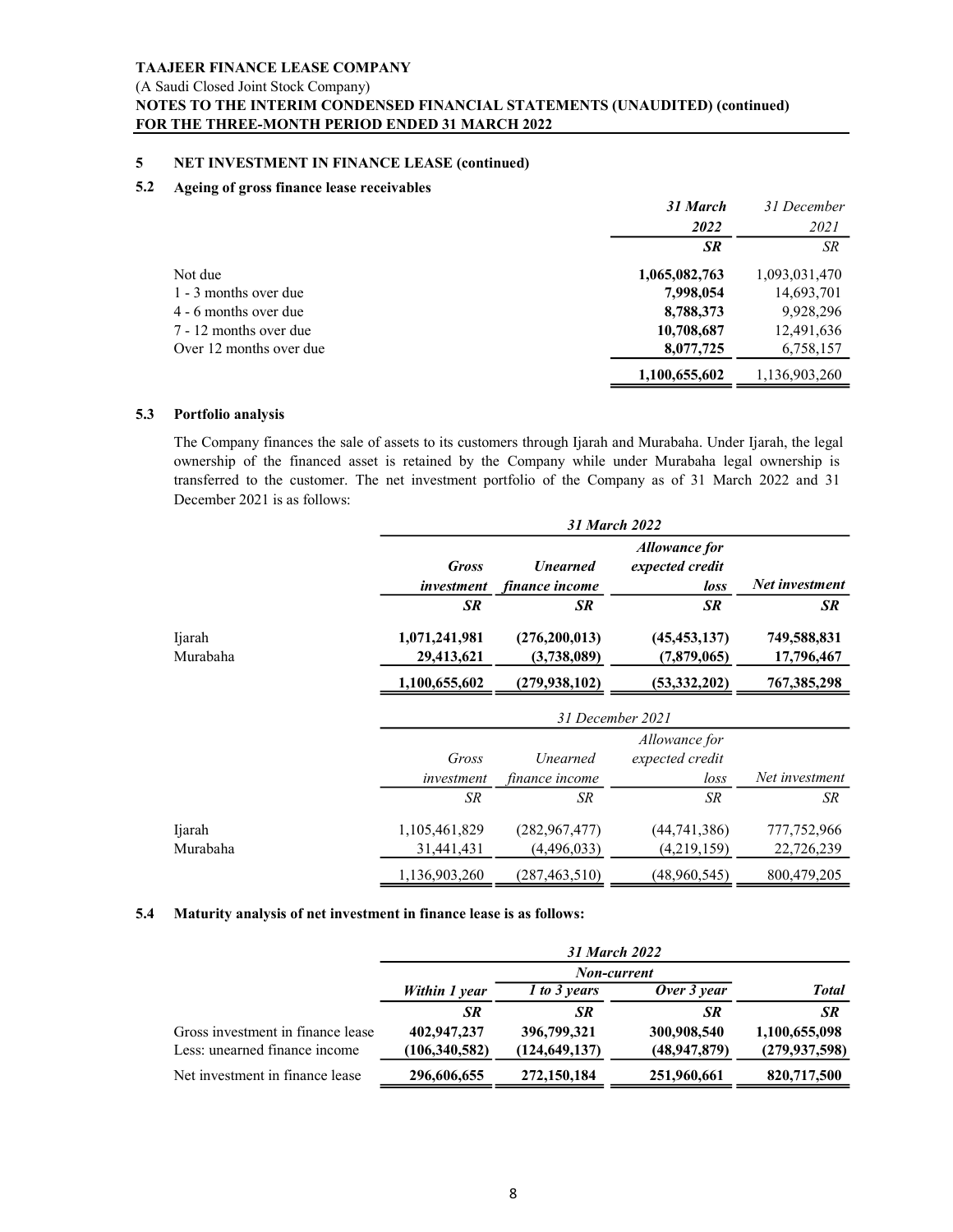### NOTES TO THE INTERIM CONDENSED FINANCIAL STATEMENTS (UNAUDITED) (continued) FOR THE THREE-MONTH PERIOD ENDED 31 MARCH 2022

|     | TAAJEER FINANCE LEASE COMPANY                                                                                                                                                                                                         |                              |                                |                                                                                                        |                                  |  |  |  |  |
|-----|---------------------------------------------------------------------------------------------------------------------------------------------------------------------------------------------------------------------------------------|------------------------------|--------------------------------|--------------------------------------------------------------------------------------------------------|----------------------------------|--|--|--|--|
|     | (A Saudi Closed Joint Stock Company)<br>NOTES TO THE INTERIM CONDENSED FINANCIAL STATEMENTS (UNAUDITED) (continued)                                                                                                                   |                              |                                |                                                                                                        |                                  |  |  |  |  |
|     | FOR THE THREE-MONTH PERIOD ENDED 31 MARCH 2022                                                                                                                                                                                        |                              |                                |                                                                                                        |                                  |  |  |  |  |
| 5   | <b>NET INVESTMENT IN FINANCE LEASE (continued)</b>                                                                                                                                                                                    |                              |                                |                                                                                                        |                                  |  |  |  |  |
| 5.4 | Maturity analysis of net investment in finance lease is as follows (continued):                                                                                                                                                       |                              |                                |                                                                                                        |                                  |  |  |  |  |
|     |                                                                                                                                                                                                                                       | 31 December 2021             |                                |                                                                                                        |                                  |  |  |  |  |
|     |                                                                                                                                                                                                                                       |                              | Non-current                    |                                                                                                        |                                  |  |  |  |  |
|     |                                                                                                                                                                                                                                       | Within 1 year<br>${\cal SR}$ | $1$ to 3 years<br>SR           | Over 3 year<br><b>SR</b>                                                                               | Total<br>SR                      |  |  |  |  |
|     | Gross investment in finance lease<br>Less: unearned finance income                                                                                                                                                                    | 425,509,974<br>(111,700,108) | 366,034,855<br>(123, 642, 062) | 345,358,431<br>(52, 121, 340)                                                                          | 1,136,903,260<br>(287, 463, 510) |  |  |  |  |
|     | Net investment in finance lease                                                                                                                                                                                                       | 313,809,866                  | 242,392,793                    | 293,237,091                                                                                            | 849,439,750                      |  |  |  |  |
| 5.5 | <b>Securitized receivables</b>                                                                                                                                                                                                        |                              |                                |                                                                                                        |                                  |  |  |  |  |
|     | The Company has entered into purchase and service agreements (the 'Agreements') with local banks in respect<br>of securitization of certain finance leases (the 'Receivables').                                                       |                              |                                |                                                                                                        |                                  |  |  |  |  |
|     | Under the terms of the purchase and service agreements, the Company first sells the eligible Receivables to                                                                                                                           |                              |                                |                                                                                                        |                                  |  |  |  |  |
|     | banks and then manages them on behalf of the banks as an agent for a monthly fee as per the terms of the<br>Agreements.                                                                                                               |                              |                                |                                                                                                        |                                  |  |  |  |  |
|     | During the three-months period ended 31 March 2022, the Company sold SR 80.5 million (31 March 2021: SR<br>30.68 million) of its Receivables and the total amount received from the banks in respect of such sale was SR              |                              |                                |                                                                                                        |                                  |  |  |  |  |
|     | 99 million (31 March 2021: SR 39.9 million). Upon sale, the Company derecognises the receivables from its                                                                                                                             |                              |                                |                                                                                                        |                                  |  |  |  |  |
|     | books and recognises the difference as either gain or loss on derecognition of receivables.                                                                                                                                           |                              |                                |                                                                                                        |                                  |  |  |  |  |
|     | The following are the significant terms of the Agreement:                                                                                                                                                                             |                              |                                |                                                                                                        |                                  |  |  |  |  |
|     | The agreements are supported by a "cash flow statement" which stipulates the principal amount and the<br>a)<br>monthly receivables falling due. Under the terms of the agreements, the Company, in the capacity of an                 |                              |                                |                                                                                                        |                                  |  |  |  |  |
|     | agent, settles to the bank a monthly amount based on the cash flow statement. The amount of the next<br>month's repayment is recognized as a liability and included in 'payable under purchase and agency<br>agreement' (see note 6). |                              |                                |                                                                                                        |                                  |  |  |  |  |
|     | A reserve is maintained, which is to be distributed at the end of the term of the agreement after<br>b)<br>deducting the actual defaults and discounts due to premature terminations. The balance in the reserve                      |                              |                                | account after deducting the actual defaults and discounts shall be retained by the Company as deferred |                                  |  |  |  |  |

- a) The agreements are supported by a "cash flow statement" which stipulates the principal amount and the Agreements.<br>
During the three-months period ended 31 March 2022, the Company sold SR 80.5 million (31 March 2021: SR<br>
30.08 million) of its Receivables and the total amount received from the banks in respect of such sale w During the three-months period ended 31 March 2022, the Company sold SR 80.5 million (31 March 2021: SR 20.66 million) of its Receivables and the toutal amount receivables more the beals are specified from the banks in res 30.68 million) of its Receivables and the total amount received from the banks in respect of such sig to million (31 March 2021: 83.99 million). Upon side, the Company dereceoptische receivables from its books and receopti of securitization of certain finance leases (the 'Receivables').<br>Under the terms of the purchase and entericle agreements, the Company first sells the eligible Receivables to<br>Unding the three-months period ended 31 March 2 Under the terms of the purchase and scrvice agreements, the Company first sells the cligible Receivables to banks and the manages them on behalf of the banks us an agent for a monthly fee as per the terms of the Agreement at in finance lease 425,509,94<br>
inance income 425,509,974 366,034,855 345,358,431 1,136,093,260<br>
inance income  $(111,700,108)$   $(123,642,062)$   $(52,121,340)$   $(287,463,510)$ <br>
in finance lease  $313,809,866$   $242,392,793$  nearned finance income<br>  $\frac{(111,700,108)}{313,809,866}$   $\frac{242,392,793}{293,237,091}$   $\frac{(287,463,510)}{844849,750}$ <br>
estiment in finance lease  $\frac{313,809,866}{242,392,793}$   $\frac{293,237,091}{293,237,091}$   $\frac{849,439,750}{284$ estment in finance lease  $\frac{313,809,866}{2}$   $\frac{242,392,793}{2}$   $\frac{293,237,091}{2}$   $\frac{849,439,750}{280,489,439,750}$ <br>tized receivables<br>ompany has entered into purchase and service agreements (the 'Agreements') with loca **Exact receivables**<br> **Example 19** so entern finance leases (the 'Agreements' (the 'Agreements') with local banks in respect<br>
trivation of creatin finance leases (the 'Receivables').<br>
the terms of the purchase and service a
	- b) A reserve is maintained, which is to be distributed at the end of the term of the agreement after consideration on sale of receivables. Any shortfall in the reserve account is to be borne by the Bank.

Agreement.

Company under the Agreements calculated as follows: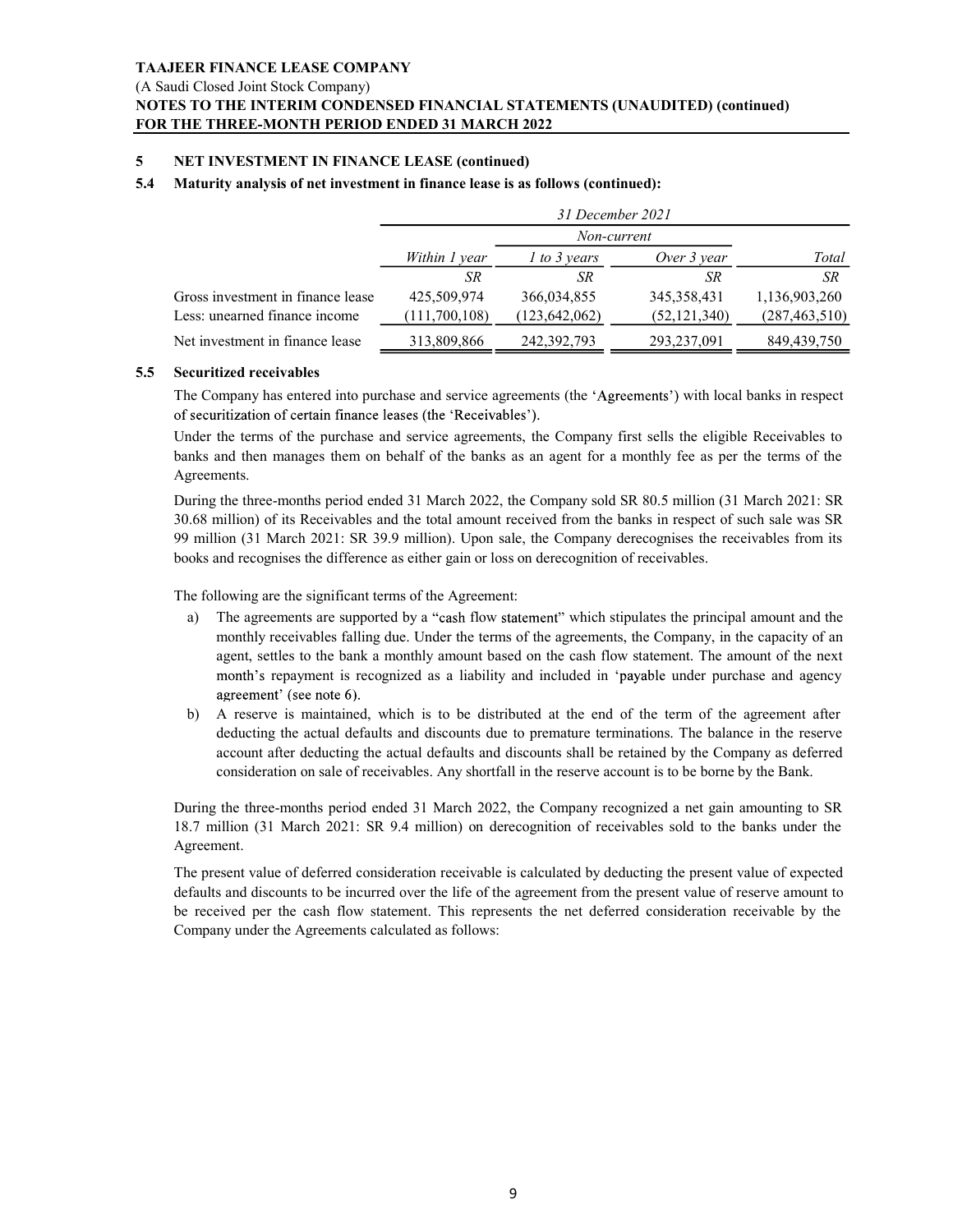### NOTES TO THE INTERIM CONDENSED FINANCIAL STATEMENTS (UNAUDITED) (continued) FOR THE THREE-MONTH PERIOD ENDED 31 MARCH 2022

### 5.5 Securitized receivables (continued)

|     | TAAJEER FINANCE LEASE COMPANY                                                                                                                                                                                                    |                              |                           |
|-----|----------------------------------------------------------------------------------------------------------------------------------------------------------------------------------------------------------------------------------|------------------------------|---------------------------|
|     | (A Saudi Closed Joint Stock Company)                                                                                                                                                                                             |                              |                           |
|     | NOTES TO THE INTERIM CONDENSED FINANCIAL STATEMENTS (UNAUDITED) (continued)                                                                                                                                                      |                              |                           |
|     | FOR THE THREE-MONTH PERIOD ENDED 31 MARCH 2022                                                                                                                                                                                   |                              |                           |
| 5   | NET INVESTMENT IN FINANCE LEASE (continued)                                                                                                                                                                                      |                              |                           |
| 5.5 | Securitized receivables (continued)                                                                                                                                                                                              |                              |                           |
|     |                                                                                                                                                                                                                                  | 31 March                     | 31 December               |
|     |                                                                                                                                                                                                                                  | 2022<br>SR                   | 2021<br>${\cal SR}$       |
|     |                                                                                                                                                                                                                                  |                              |                           |
|     |                                                                                                                                                                                                                                  |                              |                           |
|     | Present value of deferred consideration receivable                                                                                                                                                                               | 64,775,728                   | 55,999,911                |
|     | Less: allowance for expected defaults<br>Net deferred consideration receivable                                                                                                                                                   | (14, 188, 637)<br>50,587,091 | (9,929,558)<br>46,070,353 |
|     |                                                                                                                                                                                                                                  |                              |                           |
|     | The Company's net servicing assets and related liabilities are calculated separately for each agreement by<br>calculating the present value of servicing assets, as per the terms of the agreement and by estimating the present |                              |                           |
|     | value of servicing liability and related provisions. The net amount is classified as a net servicing asset or a net<br>servicing liability on the statement of financial position. This has been presented as follows:           |                              |                           |
|     |                                                                                                                                                                                                                                  | 31 March                     | 31 December               |
|     |                                                                                                                                                                                                                                  | 2022                         | 2021                      |

| 5.5 | <b>Securitized receivables (continued)</b>                                                                                                                                                                             |                |              |
|-----|------------------------------------------------------------------------------------------------------------------------------------------------------------------------------------------------------------------------|----------------|--------------|
|     |                                                                                                                                                                                                                        | 31 March       | 31 December  |
|     |                                                                                                                                                                                                                        | 2022           | 2021         |
|     |                                                                                                                                                                                                                        | <b>SR</b>      | SR           |
|     | Present value of deferred consideration receivable                                                                                                                                                                     | 64,775,728     | 55,999,911   |
|     | Less: allowance for expected defaults                                                                                                                                                                                  | (14, 188, 637) | (9,929,558)  |
|     | Net deferred consideration receivable                                                                                                                                                                                  | 50,587,091     | 46,070,353   |
|     | value of servicing liability and related provisions. The net amount is classified as a net servicing asset or a net<br>servicing liability on the statement of financial position. This has been presented as follows: |                |              |
|     |                                                                                                                                                                                                                        | 31 March       | 31 December  |
|     |                                                                                                                                                                                                                        | 2022           | 2021         |
|     |                                                                                                                                                                                                                        | <b>SR</b>      | SR           |
|     | Present value of servicing asset                                                                                                                                                                                       | 22,456,594     | 18,960,513   |
|     | Less: Present value of servicing liability                                                                                                                                                                             | (34, 336, 459) | (35,899,294) |
|     | Net servicing liability                                                                                                                                                                                                | (11,879,865)   | (16,938,781) |
|     | The present value of net deferred consideration receivable and the present value of net servicing liability is<br>calculated by using a discount rate ranging from 4.84% to 7.58% (2021: 4.95% to 7.58%).              |                |              |
|     | <b>TRADE PAYABLES</b>                                                                                                                                                                                                  |                |              |
|     |                                                                                                                                                                                                                        | 31 March       | 31 December  |
|     |                                                                                                                                                                                                                        | 2022           | 2021         |
|     |                                                                                                                                                                                                                        | <b>SR</b>      | SR           |
|     | Payables to suppliers of vehicles                                                                                                                                                                                      | 52,847,918     | 65,938,291   |

|   |                                                                                                                                                                                                           | <i><b>2022</b></i>                           | <i>2021</i>         |
|---|-----------------------------------------------------------------------------------------------------------------------------------------------------------------------------------------------------------|----------------------------------------------|---------------------|
|   |                                                                                                                                                                                                           | SR                                           | SR                  |
|   | Present value of servicing asset                                                                                                                                                                          | 22,456,594                                   | 18,960,513          |
|   | Less: Present value of servicing liability                                                                                                                                                                | (34, 336, 459)                               | (35,899,294)        |
|   | Net servicing liability                                                                                                                                                                                   | (11,879,865)                                 | (16,938,781)        |
|   | The present value of net deferred consideration receivable and the present value of net servicing liability is<br>calculated by using a discount rate ranging from 4.84% to 7.58% (2021: 4.95% to 7.58%). |                                              |                     |
| 6 | <b>TRADE PAYABLES</b>                                                                                                                                                                                     |                                              |                     |
|   |                                                                                                                                                                                                           | 31 March<br>2022                             | 31 December<br>2021 |
|   |                                                                                                                                                                                                           | SR                                           | SR                  |
|   | Payables to suppliers of vehicles                                                                                                                                                                         | 52,847,918                                   | 65,938,291          |
|   | Payable under purchase and agency agreement (Note 5)                                                                                                                                                      | 85,430,987                                   | 76,832,531          |
|   | Accrued expenses                                                                                                                                                                                          | 7,040,813                                    | 8,490,026           |
|   | Advance from customers                                                                                                                                                                                    | 6,455,158                                    | 7,773,787           |
|   | Other payables                                                                                                                                                                                            | 5,471,019                                    | 8,651,330           |
|   |                                                                                                                                                                                                           | 157,245,895                                  | 167,685,965         |
|   | <b>ZAKAT PAYABLE</b>                                                                                                                                                                                      |                                              |                     |
|   | <b>Basis for Zakat:</b><br>The Company is subject to the Regulations of the Zakat, Tax and Customs Authority (ZATCA) in the Kingdom<br>of Saudi Arabia.                                                   |                                              |                     |
|   | Zakat charged to the statement of comprehensive income:                                                                                                                                                   |                                              |                     |
|   |                                                                                                                                                                                                           | For the three-month period ended<br>31 March | 31 March            |
|   |                                                                                                                                                                                                           | 0.000                                        | 0.021               |

### Basis for Zakat:

| 31 March  | 31 March  |                                  |
|-----------|-----------|----------------------------------|
| 2022      | 2021      |                                  |
| SR        | SR        |                                  |
| 1,706,932 | 1,041,791 |                                  |
| 1,706,932 | 1,041,791 |                                  |
|           |           | For the three-month period ended |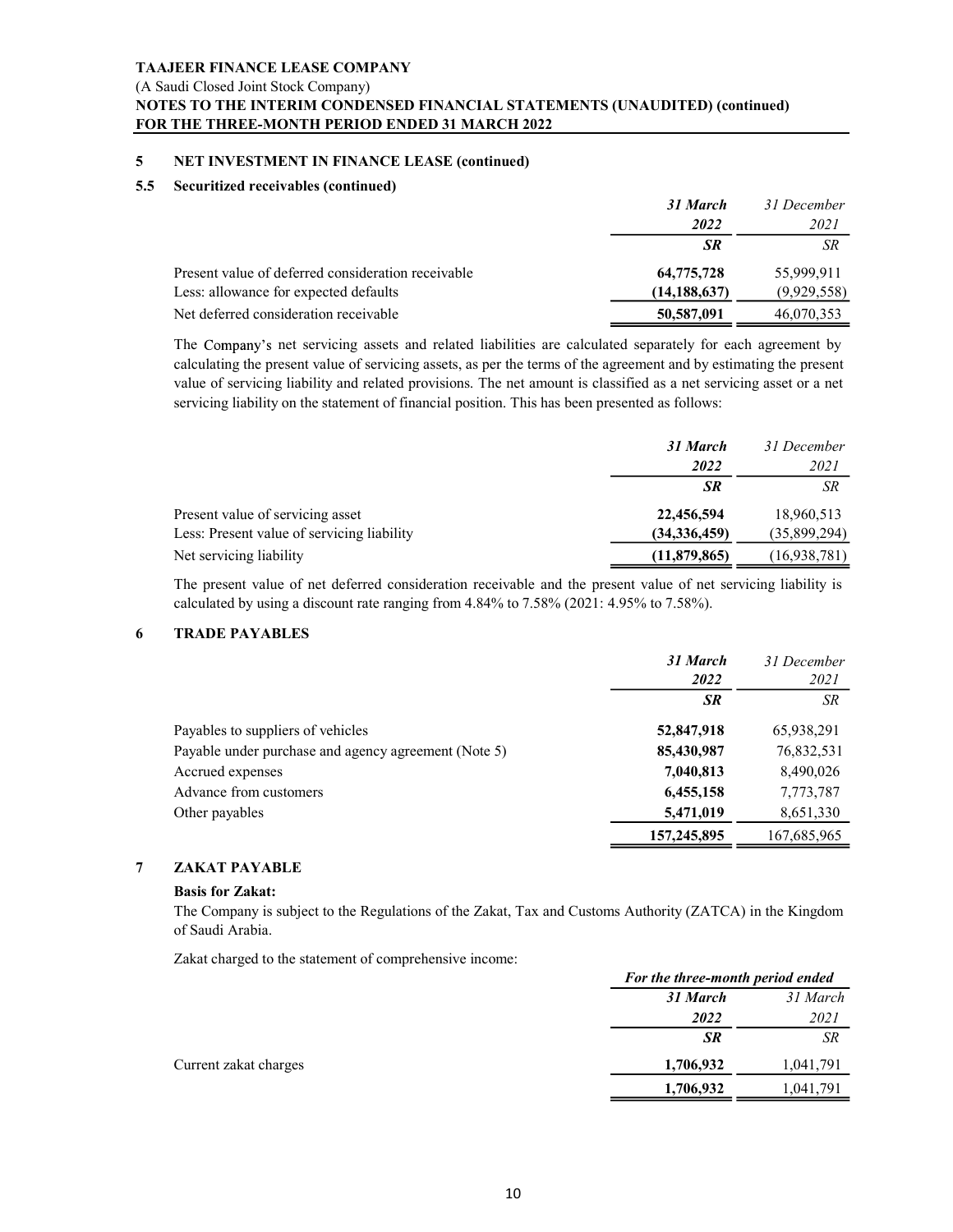### NOTES TO THE INTERIM CONDENSED FINANCIAL STATEMENTS (UNAUDITED) (continued) FOR THE THREE-MONTH PERIOD ENDED 31 MARCH 2022

|   | <b>TAAJEER FINANCE LEASE COMPANY</b><br>(A Saudi Closed Joint Stock Company)                                                                                                                                                                                                                     |                                |                          |
|---|--------------------------------------------------------------------------------------------------------------------------------------------------------------------------------------------------------------------------------------------------------------------------------------------------|--------------------------------|--------------------------|
|   | NOTES TO THE INTERIM CONDENSED FINANCIAL STATEMENTS (UNAUDITED) (continued)                                                                                                                                                                                                                      |                                |                          |
|   | FOR THE THREE-MONTH PERIOD ENDED 31 MARCH 2022                                                                                                                                                                                                                                                   |                                |                          |
| 7 | <b>ZAKAT PAYABLE (continued)</b>                                                                                                                                                                                                                                                                 |                                |                          |
|   | The movement in the zakat payable is as follows:                                                                                                                                                                                                                                                 |                                |                          |
|   |                                                                                                                                                                                                                                                                                                  | For the three-<br>month period | For the year             |
|   |                                                                                                                                                                                                                                                                                                  | ended 31                       | ended 31                 |
|   |                                                                                                                                                                                                                                                                                                  | <b>March</b><br>2022           | December<br>2021         |
|   |                                                                                                                                                                                                                                                                                                  | SR                             | ${\cal SR}$              |
|   | At the beginning of the period / year                                                                                                                                                                                                                                                            | 3,002,968                      | 4,652,343                |
|   | Charge for the period / year                                                                                                                                                                                                                                                                     | 1,706,932                      | 3,115,007                |
|   | Payments                                                                                                                                                                                                                                                                                         | 4,709,900                      | (4,764,382)<br>3,002,968 |
|   | Status of certificates and assessments:                                                                                                                                                                                                                                                          |                                |                          |
|   | In accordance with the final zakat settlement agreement with the Zakat, Tax and Customs Authority (ZATCA),<br>Taajeer Finance has settled the zakat liability agreed and finalized the years up to 2018. The zakat returns for the<br>years 2019, 2020 and 2021 are still under review by ZATCA. |                                |                          |
| 8 | <b>LOANS</b>                                                                                                                                                                                                                                                                                     |                                |                          |
|   | The long-term loans comprise the following:                                                                                                                                                                                                                                                      |                                |                          |
|   |                                                                                                                                                                                                                                                                                                  | 31 March<br>2022               | 31 December<br>2021      |
|   |                                                                                                                                                                                                                                                                                                  | SR                             | ${\cal SR}$              |
|   |                                                                                                                                                                                                                                                                                                  |                                |                          |

### Status of certificates and assessments:

|              | At the beginning of the period / year                                                                                             | 3,002,968     | 4,652,343     |
|--------------|-----------------------------------------------------------------------------------------------------------------------------------|---------------|---------------|
|              | Charge for the period / year                                                                                                      | 1,706,932     | 3,115,007     |
| Payments     |                                                                                                                                   |               | (4, 764, 382) |
|              |                                                                                                                                   | 4,709,900     | 3,002,968     |
|              | <b>Status of certificates and assessments:</b>                                                                                    |               |               |
|              | In accordance with the final zakat settlement agreement with the Zakat, Tax and Customs Authority (ZATCA),                        |               |               |
|              | Taajeer Finance has settled the zakat liability agreed and finalized the years up to 2018. The zakat returns for the              |               |               |
|              | years 2019, 2020 and 2021 are still under review by ZATCA.                                                                        |               |               |
| <b>LOANS</b> |                                                                                                                                   |               |               |
|              | The long-term loans comprise the following:                                                                                       |               |               |
|              |                                                                                                                                   | 31 March      | 31 December   |
|              |                                                                                                                                   | 2022          | 2021          |
|              |                                                                                                                                   | SR            | SR            |
|              | Commercial loans (see note (a) below)                                                                                             | 387, 547, 365 | 416,934,326   |
|              | Governmental loans (see note (b) below)                                                                                           | 74,525,588    | 52,568,845    |
|              | Loan from other financial institution (see note (c) below)                                                                        |               | 36,000,000    |
|              |                                                                                                                                   | 462,072,953   | 505,503,171   |
| a)           | <b>Commercial loans</b>                                                                                                           |               |               |
|              | Commercial loans were obtained from local financial institutions to finance working capital requirements.                         |               |               |
|              | These loans carry commercial profit rate. The loans are guaranteed with corporate guarantees and                                  |               |               |
|              | assignment of net investments in finance lease. Commercial loans as at 31 March, 2022 are presented net                           |               |               |
|              | of long term compensating balance of SR 19,591,340 (31 December 2021 : SR 19,539,999).                                            |               |               |
|              |                                                                                                                                   |               |               |
| b)           | Governmental loan                                                                                                                 |               |               |
|              | The Company has obtained loans at below-market interest from governmental bodies under a scheme to                                |               |               |
|              | support small and medium sized entities. The Company recognized the loan initially at its fair value using                        |               |               |
|              | a discount factor of 5% - 5.14% and recognized an unearned government grant being the difference                                  |               |               |
|              | between the amount received and the fair value of the loan. The Company earns the government grant on                             |               |               |
|              | its utilization of funds obtained from the governmental bodies to finance small and medium sized entities<br>on a pro-rata basis. |               |               |
|              |                                                                                                                                   |               |               |
| C)           | Loan from other financial institution                                                                                             |               |               |
|              | The Company has obtained loan from other financial institution to finance working capital requirements.                           |               |               |
|              | The loan is guaranteed with corporate guarantee and assignment of net investments in finance lease.                               |               |               |

### a) Commercial loans

### b) Governmental loan

Comprehend loans wave obtained from local financial institutions to finance are parameted with corporate guarantees and<br>assignment of net investments in finance lease. Commercial loans are guaranted with corporate guarant These loans carry commercial profit rate. The loans are generated with copyonic assignment of net investments in finance lesse. Commercial loans as at 31 March, 2022 are presented net of long term compressaints balance of The Company company is obtained loan for the Company company and the Company has obtained the Company of the Company company of the Company company company company company company company company company company company c on a pro-rata basis. **462,072,953 Commercial loans**<br> **Commercial loans**<br> **Commercial montantial profit rate.** The loans are guaranteed with conjointe guarantees and<br>
assignment of the investments in finance lease. Commercial loans<br>
of onget

### c) Loan from other financial institution

### Profit rate swap

to profit rate fluctuations for a nominal amount that effectively approximates the amount of long-term loan.

liability was recorded in the statement of financial position.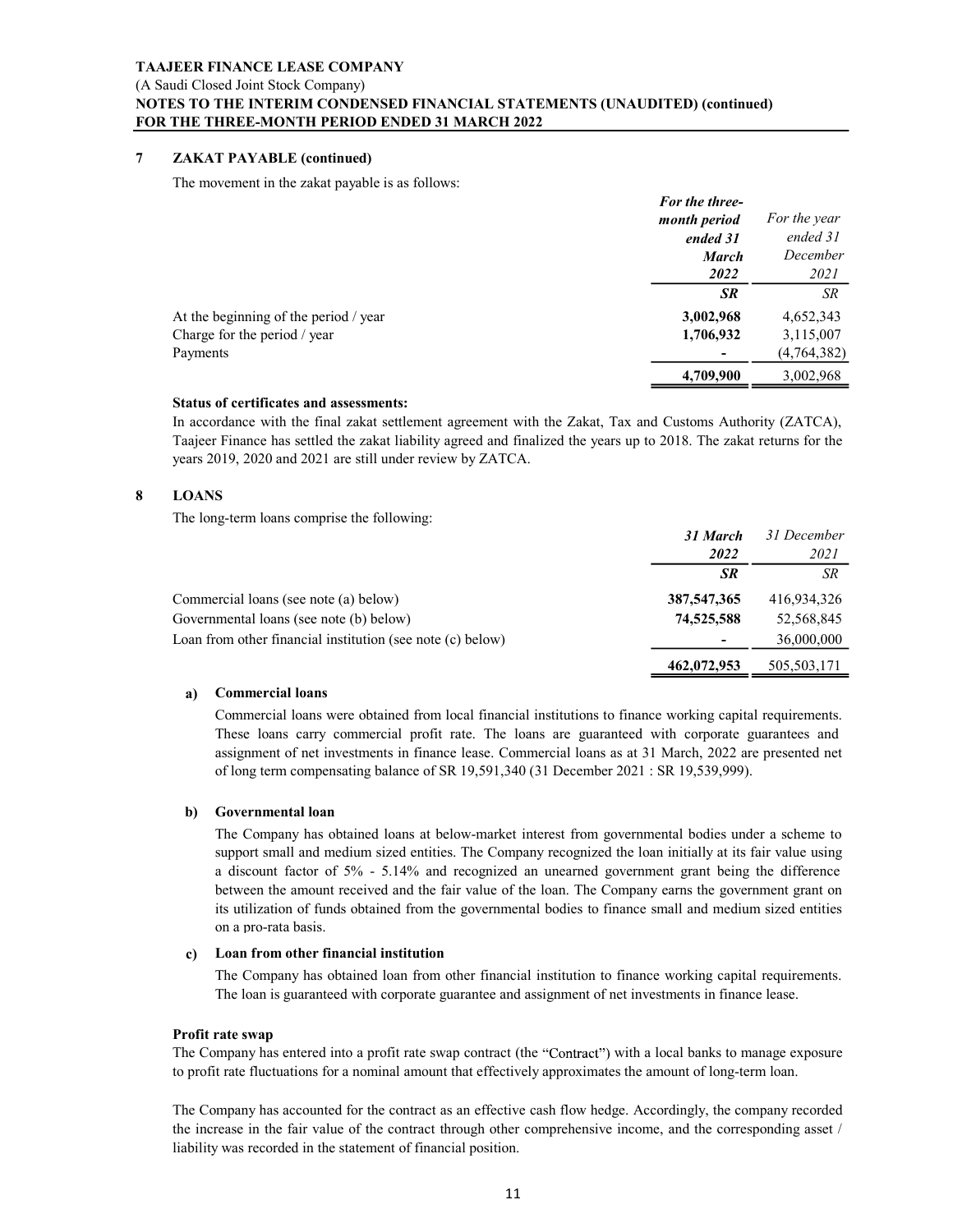|    | <b>TAAJEER FINANCE LEASE COMPANY</b> |                                                                                                                               |                                     |                       |
|----|--------------------------------------|-------------------------------------------------------------------------------------------------------------------------------|-------------------------------------|-----------------------|
|    | (A Saudi Closed Joint Stock Company) |                                                                                                                               |                                     |                       |
|    |                                      | NOTES TO THE INTERIM CONDENSED FINANCIAL STATEMENTS (UNAUDITED) (continued)<br>FOR THE THREE-MONTH PERIOD ENDED 31 MARCH 2022 |                                     |                       |
|    |                                      |                                                                                                                               |                                     |                       |
| q  | OTHER OPERATING INCOME               |                                                                                                                               |                                     |                       |
|    |                                      |                                                                                                                               | For the three-month period ended    |                       |
|    |                                      |                                                                                                                               | 31 March                            | 31 March              |
|    |                                      |                                                                                                                               | 2022                                | 2021                  |
|    |                                      |                                                                                                                               | SR                                  | ${\cal SR}$           |
|    | Administrative fee income            |                                                                                                                               | 1,147,990                           | 1,669,368             |
|    | Insurance reimbursed paid, net       |                                                                                                                               | (1,772,447)                         | 388,543               |
|    | Rebate on purchase of vehicles       |                                                                                                                               | 4,356,202                           | 3,296,678             |
|    | Other                                |                                                                                                                               | 1,015,564                           | 597,912               |
|    |                                      |                                                                                                                               | 4,747,309                           | 5,952,501             |
|    |                                      |                                                                                                                               |                                     |                       |
| 10 | <b>RELATED PARTY DISCLOSURES</b>     |                                                                                                                               |                                     |                       |
|    | parties:                             | The following table provides the total amount of material transactions that have been entered into with related               |                                     |                       |
|    |                                      |                                                                                                                               | For the three-month periods ended   |                       |
|    | <b>Related party</b>                 | <b>Nature of transaction</b>                                                                                                  | 31 March 2022                       | 31 March 2021         |
|    |                                      |                                                                                                                               | SR                                  | SR                    |
|    | Sister companies                     | Purchase of Vehicles                                                                                                          | 38,926,467                          | 59,618,867            |
|    |                                      | Interest on Short Term Loans                                                                                                  |                                     | 87,500                |
|    |                                      | Vehicle maintenace                                                                                                            | 108,732                             | $\blacksquare$        |
|    |                                      | Debt collection Services                                                                                                      | 1,311,455                           | 578,646               |
|    | Other                                | Loan from a related party<br>Interest on Loan from a related party                                                            | $\overline{\phantom{a}}$<br>187,500 | 36,000,000<br>187,500 |
|    |                                      |                                                                                                                               |                                     |                       |

|                                       |                                                                                                                 | For the three-month period ended  |               |
|---------------------------------------|-----------------------------------------------------------------------------------------------------------------|-----------------------------------|---------------|
|                                       |                                                                                                                 | 31 March                          | 31 March      |
|                                       |                                                                                                                 | 2022                              | 2021          |
|                                       |                                                                                                                 | SR                                | ${\cal SR}$   |
| Administrative fee income             |                                                                                                                 | 1,147,990                         | 1,669,368     |
| Insurance reimbursed paid, net        |                                                                                                                 | (1,772,447)                       | 388,543       |
| Rebate on purchase of vehicles        |                                                                                                                 | 4,356,202                         | 3,296,678     |
| Other                                 |                                                                                                                 | 1,015,564                         | 597,912       |
|                                       |                                                                                                                 | 4,747,309                         | 5,952,501     |
| <b>RELATED PARTY DISCLOSURES</b>      |                                                                                                                 |                                   |               |
| parties:                              | The following table provides the total amount of material transactions that have been entered into with related |                                   |               |
|                                       |                                                                                                                 | For the three-month periods ended |               |
| <b>Related party</b>                  | <b>Nature of transaction</b>                                                                                    | <b>31 March 2022</b>              | 31 March 2021 |
|                                       |                                                                                                                 | SR                                | SR            |
| Sister companies                      | Purchase of Vehicles                                                                                            | 38,926,467                        | 59,618,867    |
|                                       | Interest on Short Term Loans                                                                                    |                                   | 87,500        |
|                                       | Vehicle maintenace                                                                                              | 108,732                           |               |
|                                       | Debt collection Services                                                                                        | 1,311,455                         | 578,646       |
| Other                                 | Loan from a related party                                                                                       |                                   | 36,000,000    |
|                                       | Interest on Loan from a related party                                                                           | 187,500                           | 187,500       |
|                                       | Due from a related party comprise of the following:                                                             |                                   |               |
|                                       |                                                                                                                 | 31 March                          | 31 December   |
|                                       |                                                                                                                 | 2022<br>SR                        | 2021<br>SR    |
|                                       |                                                                                                                 |                                   |               |
| Taajeer Group                         |                                                                                                                 | 254,684                           | 144,689       |
|                                       | Due to related parties comprise of the following:                                                               |                                   |               |
|                                       |                                                                                                                 | 31 March                          | 31 December   |
|                                       |                                                                                                                 | 2022                              | 2021          |
|                                       |                                                                                                                 | SR                                | SR            |
| Taajeer International Company Limited |                                                                                                                 | 21,394,762                        | 14,334,757    |
|                                       | Taajeer National Company for Maintenance and Integrated                                                         |                                   |               |
| Services                              |                                                                                                                 | 541,574                           | 437,179       |
| Awaed Arabia                          |                                                                                                                 | 5,788                             |               |
|                                       |                                                                                                                 | 21,942,124                        | 14,771,936    |
|                                       | Loan from a related party comprise of the following:                                                            |                                   |               |
|                                       |                                                                                                                 | 31 March                          | 31 December   |
|                                       |                                                                                                                 | 2022                              | 2021          |
|                                       |                                                                                                                 | <b>SR</b>                         | $\sqrt{SR}$   |
| Al Awwal Capital (see note (a) below) |                                                                                                                 |                                   | 36,000,000    |
|                                       |                                                                                                                 |                                   |               |

a) The loan from a RP is presented under loans (see note 8).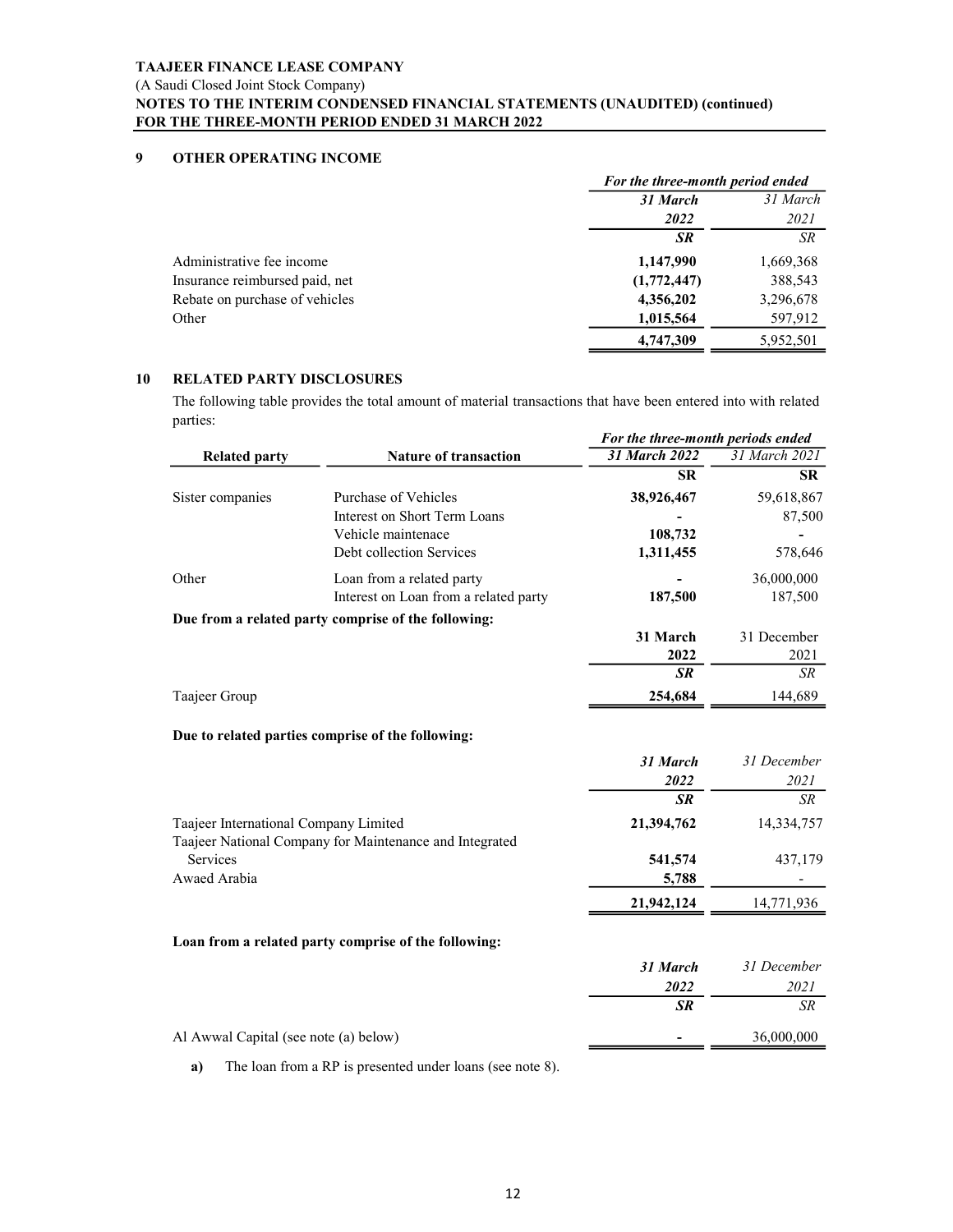### NOTES TO THE INTERIM CONDENSED FINANCIAL STATEMENTS (UNAUDITED) (continued) FOR THE THREE-MONTH PERIOD ENDED 31 MARCH 2022

### Compensation of key management personnel of the Company

|    | TAAJEER FINANCE LEASE COMPANY                                                                                                                                                                                          |                                                           |               |
|----|------------------------------------------------------------------------------------------------------------------------------------------------------------------------------------------------------------------------|-----------------------------------------------------------|---------------|
|    | (A Saudi Closed Joint Stock Company)<br>NOTES TO THE INTERIM CONDENSED FINANCIAL STATEMENTS (UNAUDITED) (continued)                                                                                                    |                                                           |               |
|    | FOR THE THREE-MONTH PERIOD ENDED 31 MARCH 2022                                                                                                                                                                         |                                                           |               |
| 10 | <b>RELATED PARTY DISCLOSURES (continued)</b>                                                                                                                                                                           |                                                           |               |
|    | Compensation of key management personnel of the Company                                                                                                                                                                |                                                           |               |
|    |                                                                                                                                                                                                                        |                                                           |               |
|    |                                                                                                                                                                                                                        | For the three-month periods ended<br><b>31 March 2022</b> | 31 March 2021 |
|    |                                                                                                                                                                                                                        | <b>SR</b>                                                 | SR            |
|    | Short term employee benefits                                                                                                                                                                                           | 1,271,955                                                 | 832,575       |
|    | <b>Termination benefits</b>                                                                                                                                                                                            | 594,133                                                   | 593,595       |
|    | Total compensation of key management personnel                                                                                                                                                                         | 1,866,088                                                 | 1,426,170     |
| 11 | <b>COMMITMENTS AND CONTINGENCIES</b>                                                                                                                                                                                   |                                                           |               |
|    | As at 31 March 2022, the Company had no contingent liabilities and commitments.                                                                                                                                        |                                                           |               |
|    |                                                                                                                                                                                                                        |                                                           |               |
| 12 | <b>FAIR VALUE OF FINANCIAL INSTRUMENTS</b><br>The Company's financial assets consist of cash and bank balances, net investment in finance lease, investment                                                            |                                                           |               |
|    | designated at FVTOCI, net deferred consideration receivable, due from related parties and other receivables.                                                                                                           |                                                           |               |
|    | Its financial liabilities consist of due to related parties, trade payables, long term loans and payables under                                                                                                        |                                                           |               |
|    | purchase and agency agreement.                                                                                                                                                                                         |                                                           |               |
|    | The fair values of the financial instruments are not materially different from their carrying amounts except for<br>the net investment in finance leases.                                                              |                                                           |               |
|    |                                                                                                                                                                                                                        |                                                           |               |
| 13 | IMPACT OF COVID-19 ON EXPECTED CREDIT LOSSES ("ECL") AND SAMA PROGRAMS<br>The Coronavirus ("COVID-19") pandemic continues to disrupt global markets as many geographies are                                            |                                                           |               |
|    | beginning to experience a new wave of infections despite having previously controlled the outbreak through                                                                                                             |                                                           |               |
|    | aggressive precautionary measures such as imposing restrictions on travel, lockdowns and strict social                                                                                                                 |                                                           |               |
|    | distancing rules. The Government of Saudi Arabia ("the Government") however has managed to successfully<br>control the outbreak to date, owing primarily to the effective measures taken by the Government.            |                                                           |               |
|    |                                                                                                                                                                                                                        |                                                           |               |
|    | The Company continues to be cognisant of both the micro and macroeconomic challenges that COVID-19 has<br>posed, the problems effects of which may be felt for some time, and is closely monitoring its exposures at a |                                                           |               |
|    |                                                                                                                                                                                                                        |                                                           |               |

The Company continues to be cognisant of both the micro and macroeconomic challenges that COVID-19 has Total compensation of key management personnel<br> **COMMITMENTS AND CONTINGENCIES**<br>
As at 31 March 2022, the Company had no continent labilities and commitments.<br> **FARE VALUE ATE FOR MICHIMENTS**<br> **FARE VALUE ATE COMPATIAT AND COMMITMENTS AND CONTINGENCIES**<br>As at 31 March 2022, the Company had no contingent liabilities and commitments.<br>The Company's financial assets consist of cash and bank balances, net investment in finance lease, investment<br> **COMMITMENTS AND CONTINGENCIES**<br> **PARE VALUE OF PRINANCIAL INSTRUINTENTS**<br> **PARE VALUE OF PRINANCIAL INSTRUINTENTS**<br> **PARE VALUE OF PRINANCIAL INSTRUINTENTS**<br> **PARE VALUE OF PRINANCIAL INSTRUINTS**<br> **Designated at PYTOCI**, required.

FAIR VALUE OF FINANCIAL INSTRUMENTS<br>The Company's financel assess consist of east and bank balances, not investment in finance leases, investment<br>designated at FVTOCI, net deferred consideration receivable, due from relate FAIR VALUE OF FINANCIAL INSTRUMENTS<br>THE Company's financial assets consist of eastl and bank balances, net investment in finance lease, investment<br>designated at FVTOCI, net determed consideration receivable, due from relat The Company's financial assess consist of eash and bank balances, rea investment in finance lease, movement<br>The Company is financial intervalses consists of due to clated particle, due from related partics and obter receiv designated at FVTOCI, net deformed consideration receivables, due from related partics and other receivables.<br>Its financial liabilities consist of due to related partics, trade payobles, long term loans and payobles under<br> Its framcelial liabilities consists of the certain distribution of perticles in space and magnifical certain sure perticles and agency agreement.<br>The fair values of the financial instruments are not materially different fr Company in the estimation of expected credit losses. the net investment in finance leases.<br>
MPACT OF COVID-19 ON EXPECTED CREDIT LOSSES ("ECL") AND SAMA PROGRAMS<br>
The Coronnavirus ("COVID-19") pandemic continues to disrupt global markets as many geographies are<br>
Registrative IMPACT OF COVID-19 ON EXPECTED CREDIT LOSSES ("ECL") AND SAMA PROGRAMS<br>The Coronavirus ("COVID-19") pandenic continues to disrupt global markets as many geographies are<br>regensing to experience a new wave of infections desp IMPACT OF COVID-19 ON EXPPECTED CREDIT LOSIES ("PCL") AND SAMA PROGRAMS (THE Coronavins ("COVID-19") pandemic continues to disrupt global markets as many geographies are beginning to experience a new wave of infections de

The Company's ECL model continues to be sensitive to macroeconomic variables and scenario weightings.As related impact on a regular basis.